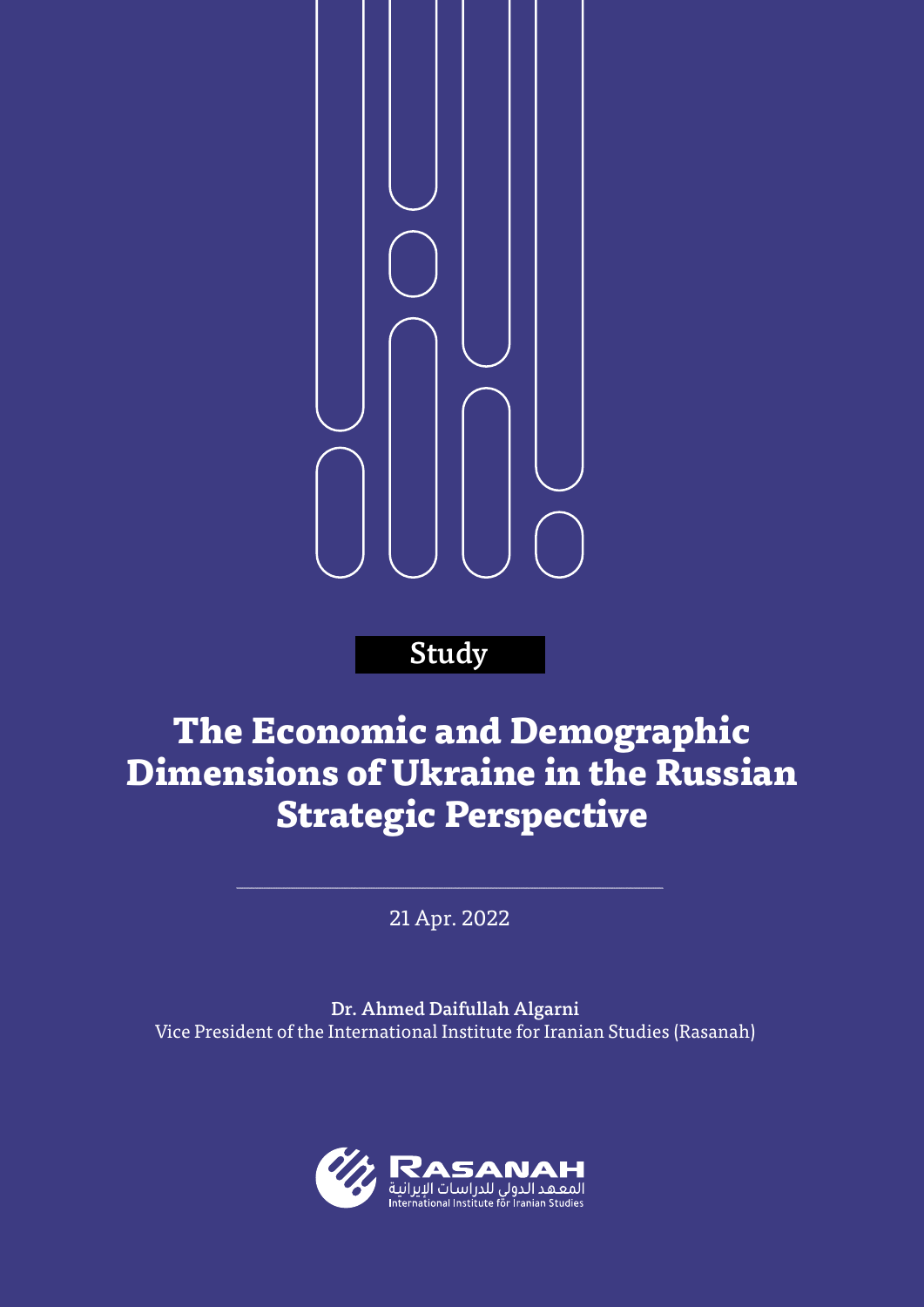



| Ukraine's Increasing Economic Significance 4          |
|-------------------------------------------------------|
| Ukraine's Standing in Russia's Economic               |
|                                                       |
| Ukraine's Demographic Factor and Its Significance for |
|                                                       |
|                                                       |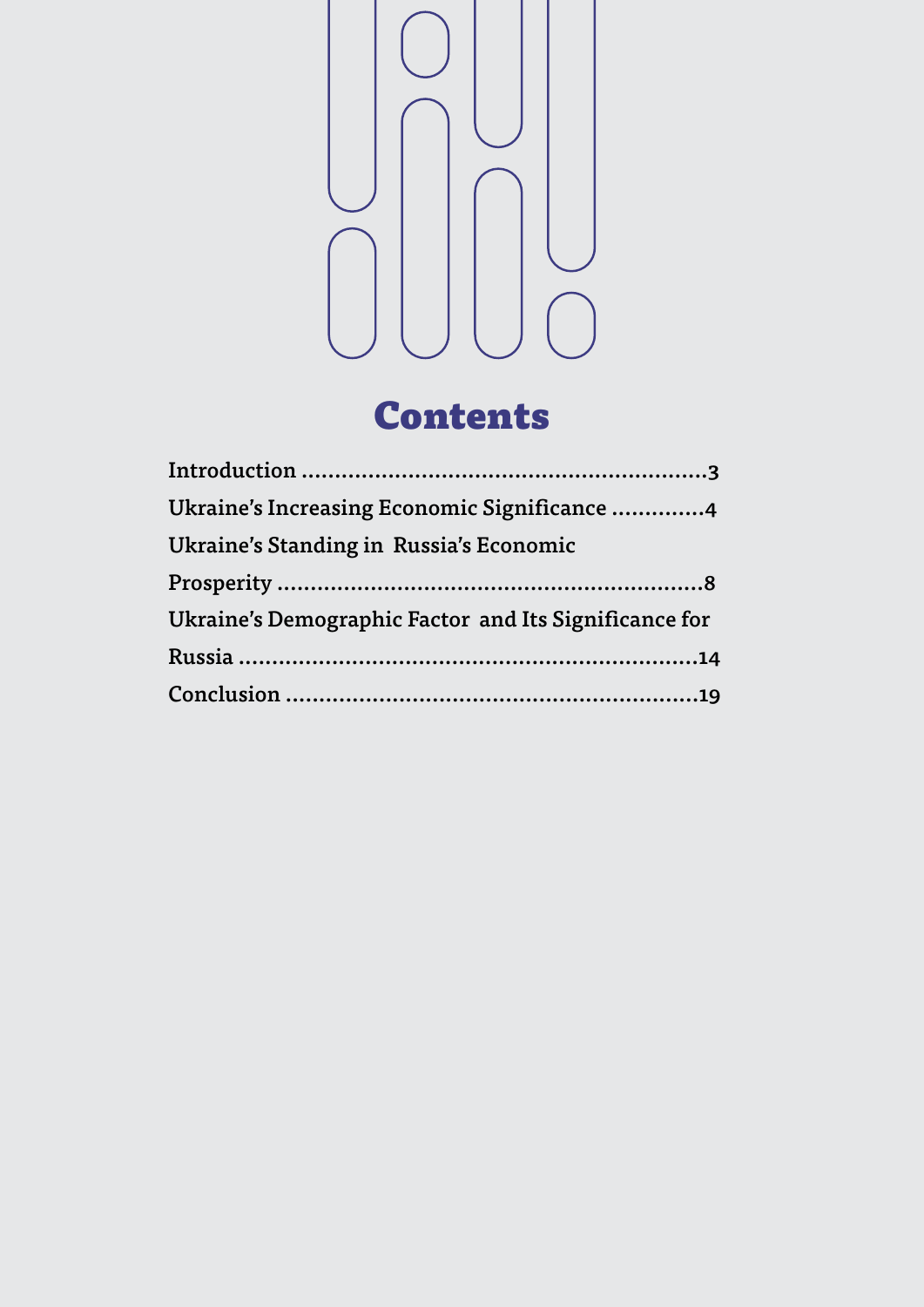### **Introduction**

After the new Ukrainian government was installed in 2014, nean, which is of utmost importance for Russian trade and the looks the Black Sea, which enables it to access the Mediterrarelations between Russia and Ukraine soared. The latter overed Russia to annex the Crimean Peninsula in the same year to passage of energy supplies to the entire region. This promptenhance its standing within the context of the ongoing global competition. Now it is invading the rest of Ukraine to extract more geopolitical, security and economic advantages.

In addition to its unique location militarily, geographically, and economically, Ukraine  $-$  a former Soviet republic-is an important maritime hub for Russia. It spreads over an area of 603 square kilometers — the second biggest country in Eu-<br>rope — with 44 million people.

Ukraine's economy plays an important global role —more than what one might think —which is proven by President Vladi-<br>mir Putin's invasion of the country. In addition to its strategic cially its agricultural and mineral sectors  $-$  plus its industrial location, Ukraine's strength lies in its natural resources, espestrength inherited from the former Soviet Union. While Putin ic) links between the two countries, he speaks little about the appeals to the common cultural, historical, and ethnic (Slavstrategic and economic appeal of Ukraine.

Over the past three decades, hundreds of foreign companies opened stores all over Ukraine (mostly in the western parts of the country bordering Europe). The biggest investments were nies made great inroads into the country. This made Ukraine pumped into the IT sector, and German automobile compaan indispensable part of the automotive components supply ments. The increasing economic partnership between the Euchain in Europe, particularly in the absence of Russian invest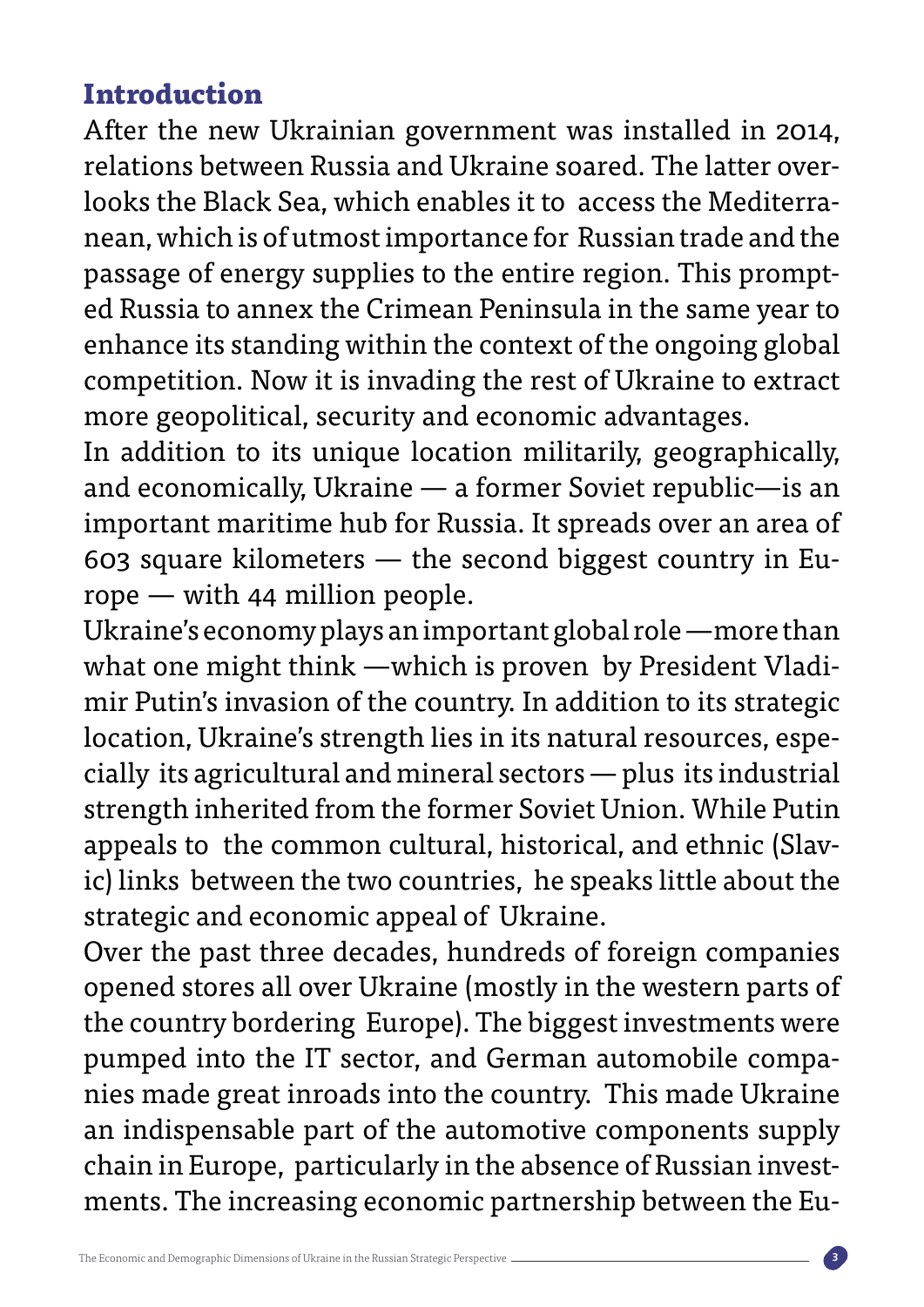ropean Union (EU) and Ukraine made the country a successful Western liberal economic model. This model is opposed by the Kremlin, which wants Ukraine to enhance Russia's eco-<br>nomic prosperity, not to align with its enemies.

This study analyzes the economic significance of Ukraine and how the Russians aspire through the invasion to make the versification of the Russian economy which to a big extent country an economic hub contributing to the integration/dinally, the study discusses the demographic dimension which depends on the revenues generated from energy exports. Fi-Ukraine represents for the greater Russian strategy.

### **Ukraine's Increasing Economic Significance**

Ukraine inherited a command-based economy when it became lated to production, investment and prices are determined by viet Union in 1991. In this economic system, all decisions rean independent country following the dissolution of the Sosion with heavy industries and established monolith military the central government. Ukraine had the same Soviet obsesneering in mining ores and building intercontinental ballistic complexes. In other words, the Ukrainian economy was piomissiles. But it was less important in terms of manufacturing different types of consumer items vital to a modern economy. dependence, with GDP declining by more than 60 percent in Therefore, the Ukrainian economy collapsed shortly after inthe early 1990s. Inflation shot up to over 10,000 percent. For the ordinary Ukrainian people, this collapse meant destitution and suffering. Nearly 50 percent of Ukrainian households lived on \$5.5 per day.<sup>(1)</sup> This prompted the Ukrainian government to usher in a mass privatization program to transfer state-owned sive factories such as giant steel plants. But at the same time, holdings into private hands, including small stores and mas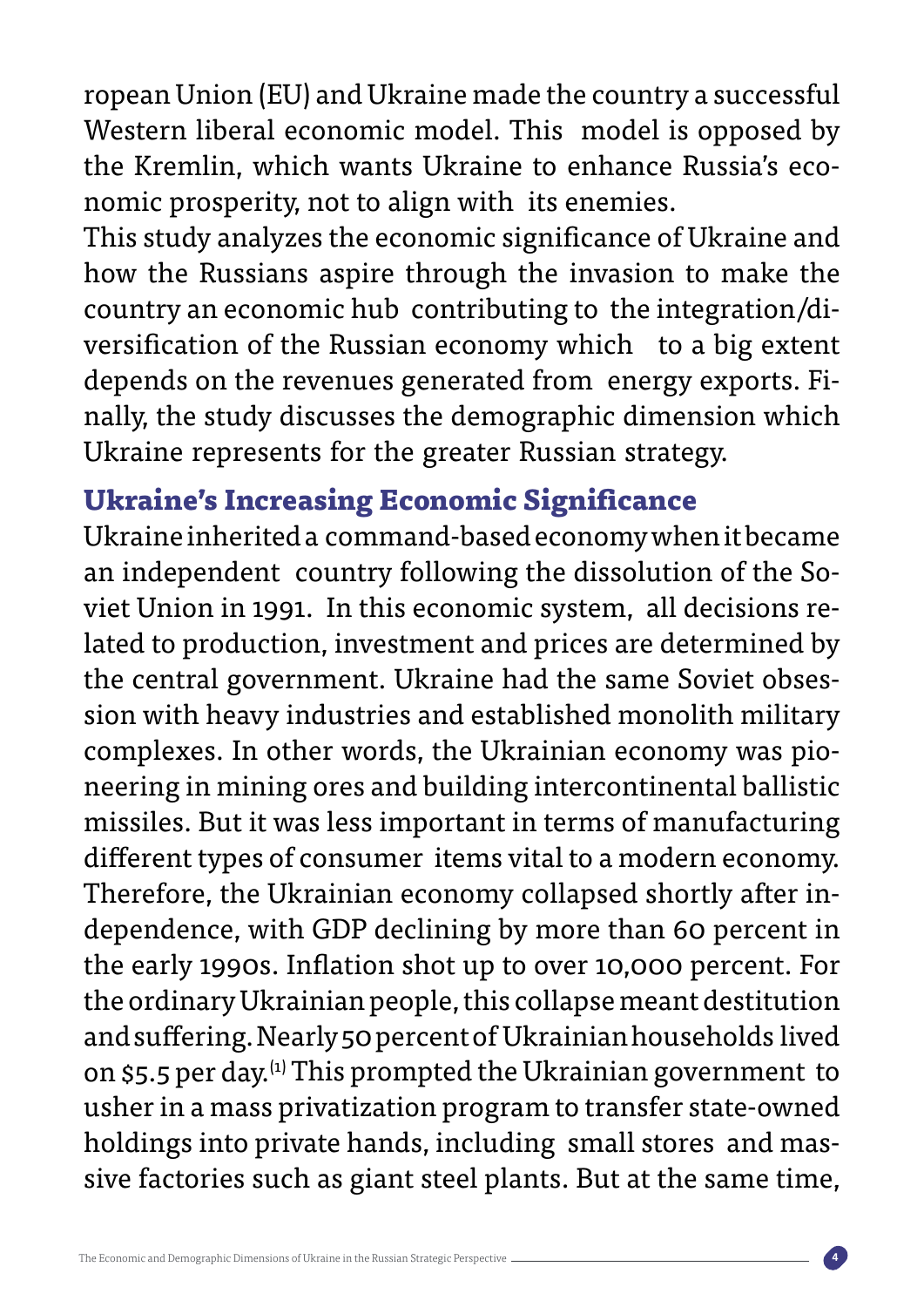the oligarchs, consisting of former individuals belonging to the Communist political elite and others who had links to the Soviet regime, maintained control over the giant factories and other production units at a very low cost. Though the store their production capacity and push up the economy, they oligarchs in the beginning helped companies in Ukraine reclusively seize economic gains. Some estimates suggest that quickly began to use their links to choke competition and exmore than 50 percent of the country's GDP was controlled by this oligarch minority. In light of the rampant corruption, the duction of basic commodities and equipment like steel, iron economy was struggling to grow or diversify beyond the proore and mining equipment. In 2006, for example, base metals accounted for 43 percent of Ukrainian exports, followed by cent).<sup>(2)</sup> GDP amounted to about \$200 billion in 2021. Foreign mineral products (10 percent) and chemical materials (8.8 perexchange reserves reached nearly \$31.6 billion, while exports surged to approximately \$68.24 billion in 2020. The economic growth rate was about 3.4 percent.  $(3)$ 

Agriculture is the second most significant sector for the Ukrainian economy. Ukraine was previously described as the ket of Europe" or the "food basket of the world." It is capable Soviet Union's food basket and is now known as the "breadbasof ensuring food security for European countries and others. At the global level, Ukraine contributes significantly when it ports constitute 45 percent of total Ukrainian exports. The comes to the supply of agricultural products. Agricultural exarea of cultivated land reaches more than 40 million hectares. Ukraine has a suitable climate for agriculture and its lands are highly fertile  $-$  qualities which Russia does not possess. tal area while the forests make up 15 percent of the country. Agricultural lands account for 70 percent of the country's to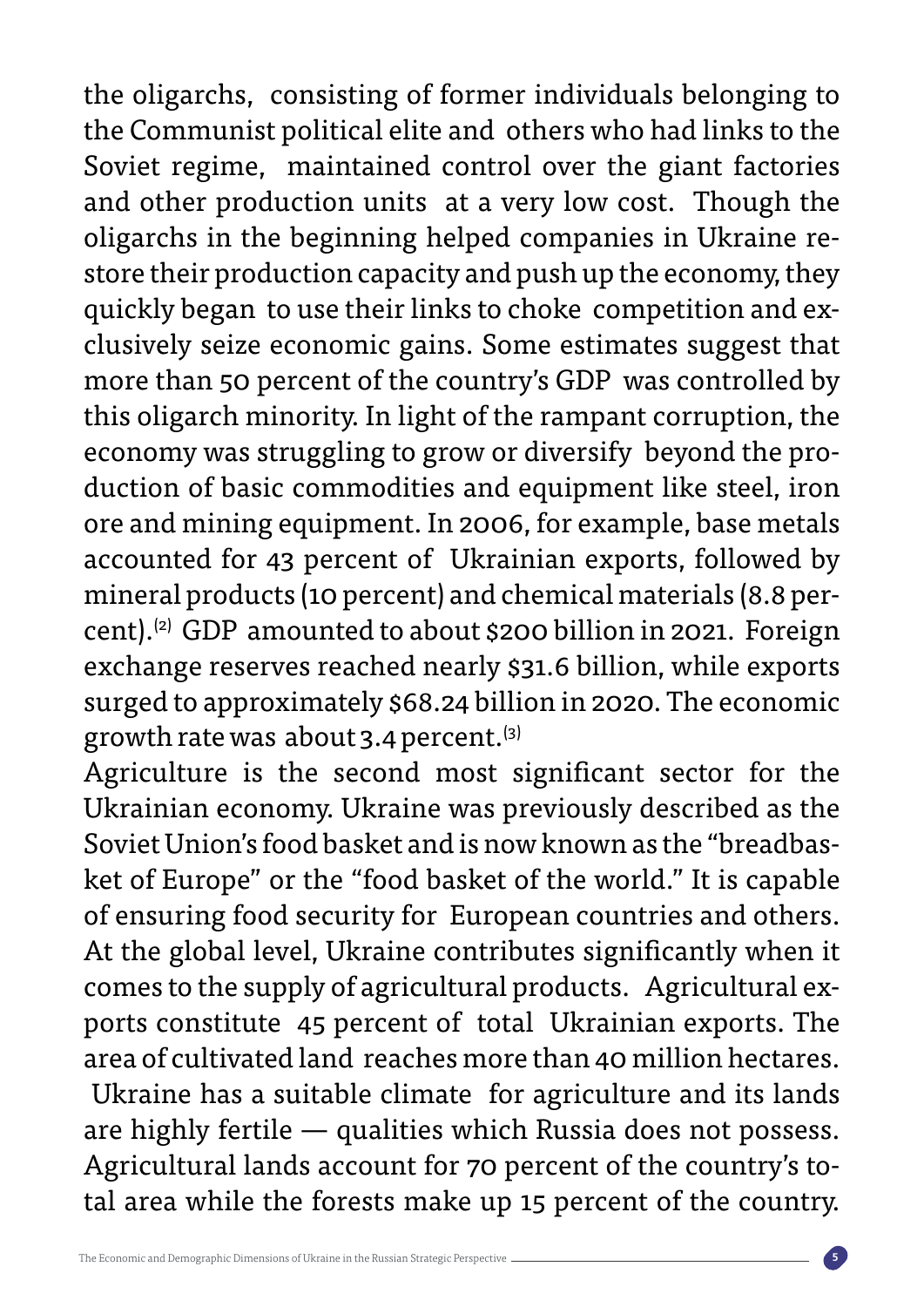ing 28 million tons of wheat, with 18.1 million tons exported Overall grain production amounted to 50 million tons, includwhich contributed to the country ranking sixth globally in terms of wheat exports. It was expected that Ukraine's wheat wide in 2022. The country is ranked fourth globally in terms of exports would constitute 12 percent of wheat exports worldtion quantity. Globally, Ukraine holds second position when corn exports and holds second position in terms of its producit comes to barley production and fourth position in terms er of sunflower oil. Fruit exports reached 55,000 tons, meat of its exports. The country is the world's number one export-450,000 tons and poultry 431,000 tons. $(4)$ 

As for the mining sector, the country produced approximately 60 million tons of iron  $-$  ranking it sixth among the world's biggest iron producing countries. It is ranked second in terms of iron reserves, which reached \$30 billion. Across Europe, it occupies second position in terms of mercury reserves. ly, Ukraine is ranked 10th in terms of titanium reserves. It is It occupies second place in terms of sulfur reserves. Globalthe biggest country in Europe in terms of uranium reserves. Ukraine also ranks second in the world in terms of explored reserves of manganese ores (2.3 billion tons, or 12 percent of the world's reserves).

In relation to industry, Ukraine is fourth in the world when it comes to the export of nuclear power plant turbines, and 12th in the field of arms exports, totaling nearly \$1 billion. The cent of its power plants, able to recruit nearly 700,000 em-<br>ployees.<sup>(5)</sup> country inherited from the former Soviet Union about 30 per-<br>cent of its power plants, able to recruit nearly 700,000 emcountry inherited from the former Soviet Union about 30 per-

The IT industry is considered another growth engine in Ukraine. In 2021, it accounted for nearly 26 percent of total Ukrainian revenues. This is because the country produces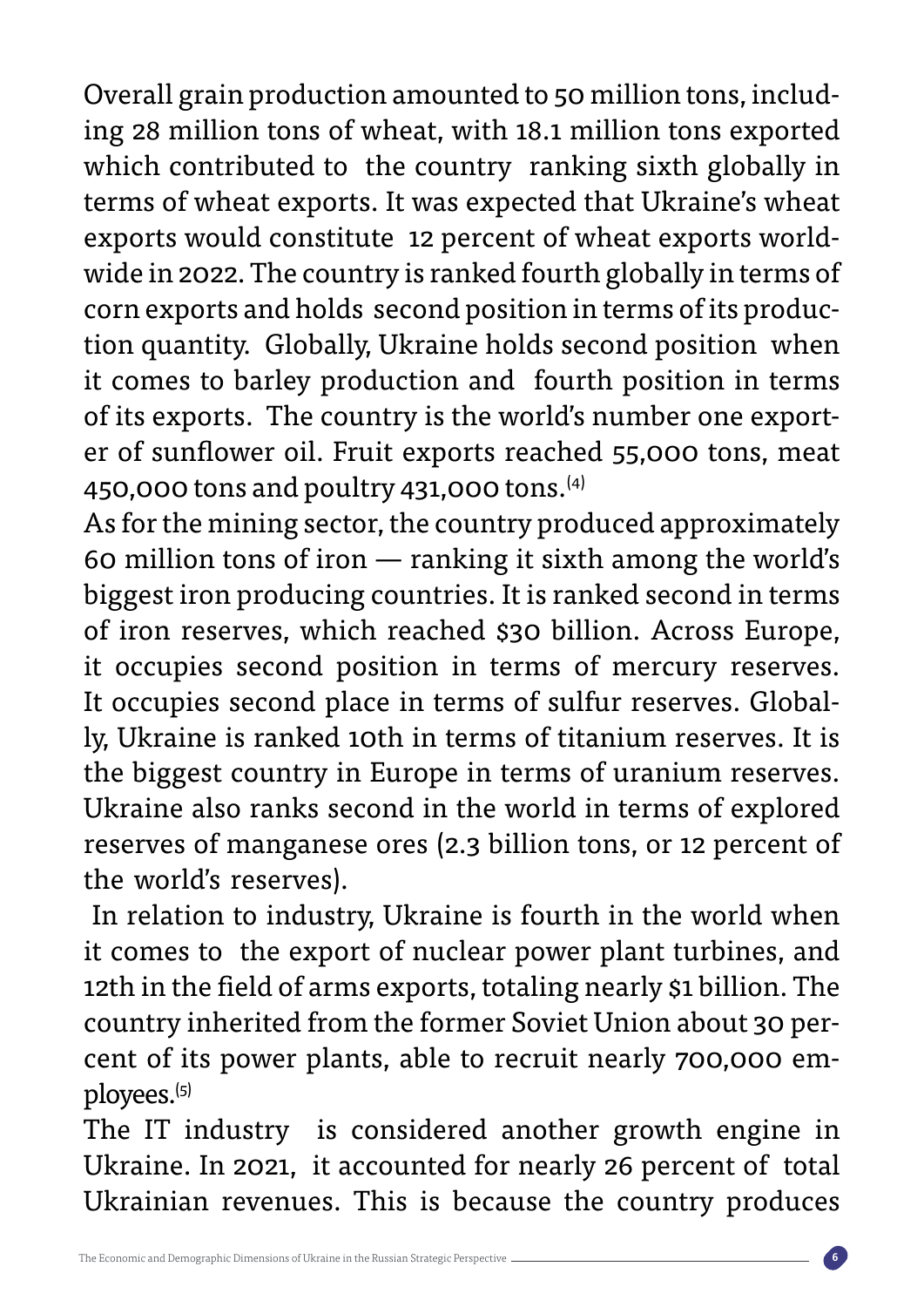neon gas. It is an inert gas and a major component of lasers gest Ukrainian exports to the United States in 2021. Nearly 90 used in manufacturing chips. IT services represented the bigpercent of neon-based semiconductors used in the United States originate from Ukraine.<sup>(6)</sup>

Since 2014, when Russia annexed the Crimea Peninsula and stirred up rebellion in the eastern region of the country, the Ukrainian economy began to increasingly turn to the West. These events to a big extent precipitated the Ukrainian desire ly resumed negotiations with the EU on a trade agreement ducing trade with Russia. The government in Kyiv immediateto establish political and economic ties with Europe while reand concluded it, which led to reducing or removing custom tariffs for most commodities. This led the EU to become the country's biggest trading partner. Nearly 40 percent of the country's shipments exported overseas go to the EU. Hence, Ukraine has become a vital part of the global economy due to the important role played by its commodities in the global market. Ukraine possesses at least 21 kinds of minerals out of ture. The country's vast resources are one of the reasons that 30 kinds deemed by the EU as of utmost importance for the fumade it a top destination for the European Investment Bank (EIB) and the biggest recipient of investments from it. In 2021 alone, the EIB invested  $\epsilon$ 554 million in vital infrastructure throughout the country, making up 60 percent of the bank's my started to grow rapidly as of 2018, with its size increasing lending portfolio in the region. Hence, the Ukrainian econoto 80 percent more than its size in  $2008$ . <sup>(7)</sup> It switched from an imbalanced Soviet economy to a diverse modern economy. eral trade with Kyiv in the medium and long run. This indi-<br>cates that the economic motive behind the Russian invasion This made Brussels see massive potential in expanding bilat-<br>eral trade with Kyiv in the medium and long run. This indi-This made Brussels see massive potential in expanding bilat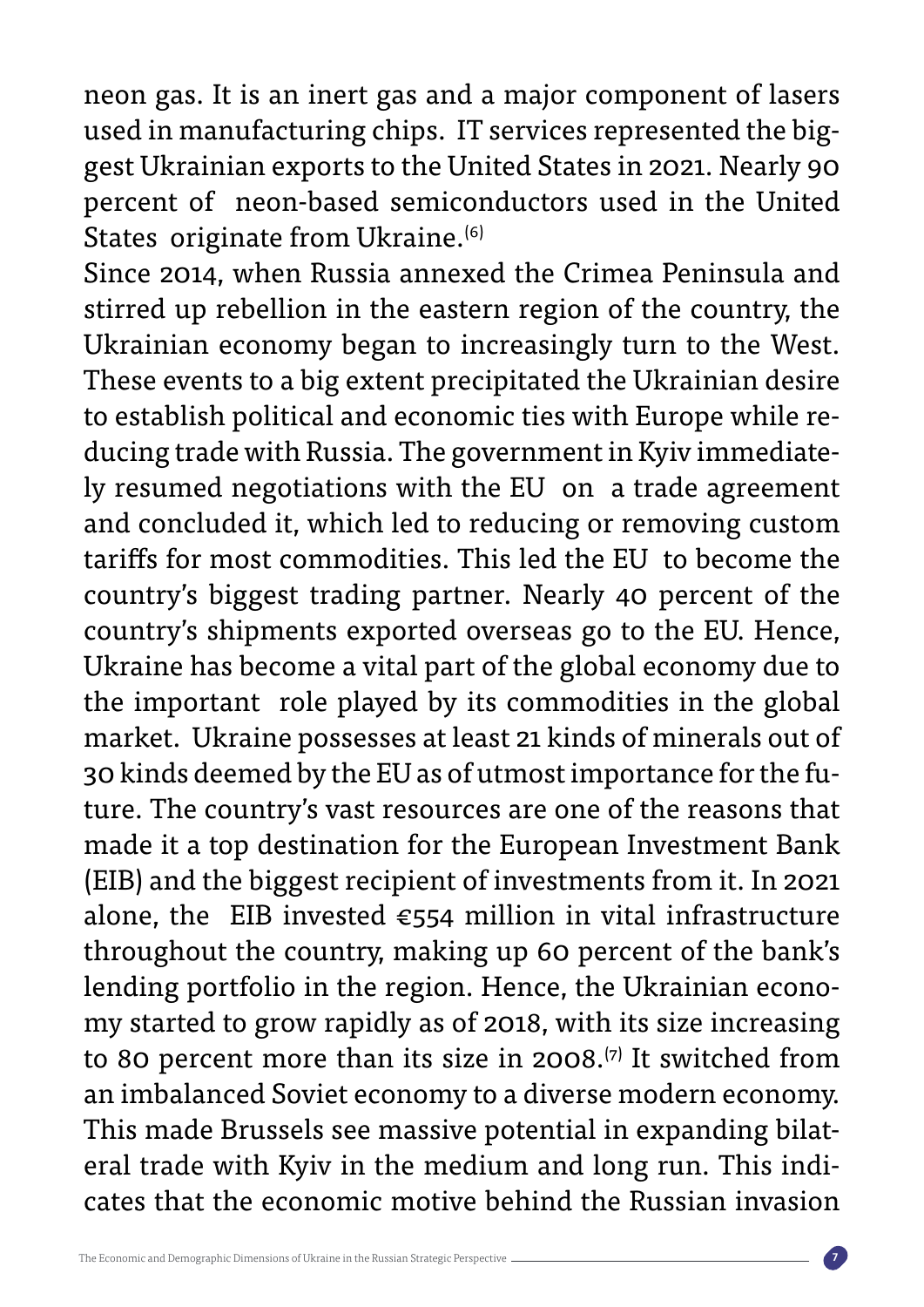of Ukraine is at the heart of the Russian strategy. It is no less important than the security and military motives.

 **Ukraine's Standing in Russia's Economic Prosperity** cow felt as a result of losing its economic exchange with Kyiv, To understand the enormity of the economic threat that Mostween the two countries. Except oil and its exports, Russia it is necessary to understand the nature of trade relations bedoes not enjoy economic flexibility. Economic hardships in ern entities in Ukraine, prompted Russia to seek to develop its mid-2010, along with the progress made by powerful Westeconomy through annexing the Crimea Peninsula. This plan seemed sensible in the short run. But it failed in the long run to secure the required economic stability to boost the Russian economy and maybe it contributed to further deterioration.

In early 2014, the price of crude oil began to decline, which caused the Russian government  $-$  whose essential export is tion to preserve its economy and the Russian regime's control. ing economic contraction.<sup>(8)</sup> Russia was in need of a swift soluclined. Recession was imminent due to several factors, includ- $\text{oil}$  — to lose billions of dollars. In addition, GDP growth de-At the same time, Ukraine rebelled, and Russia feared this would prepare the groundwork for the EU to seize the lion's share of trade with Ukraine or completely integrate it into its .economy

Russia and Ukraine have always been trading partners. More than one-third of Russian gas exports flow through Rus-<br>sian-owned pipelines in Ukraine. Additionally, the imports than one-third of Russian gas exports flow through and exports to and from Russia accounted for most of Ukraine's ernment prepared itself to sign a partnership and free trade ing on Russian trade.<sup>(9)</sup> At the end of 2013, the Ukrainian govtrade before 2013, which contributed to the country depend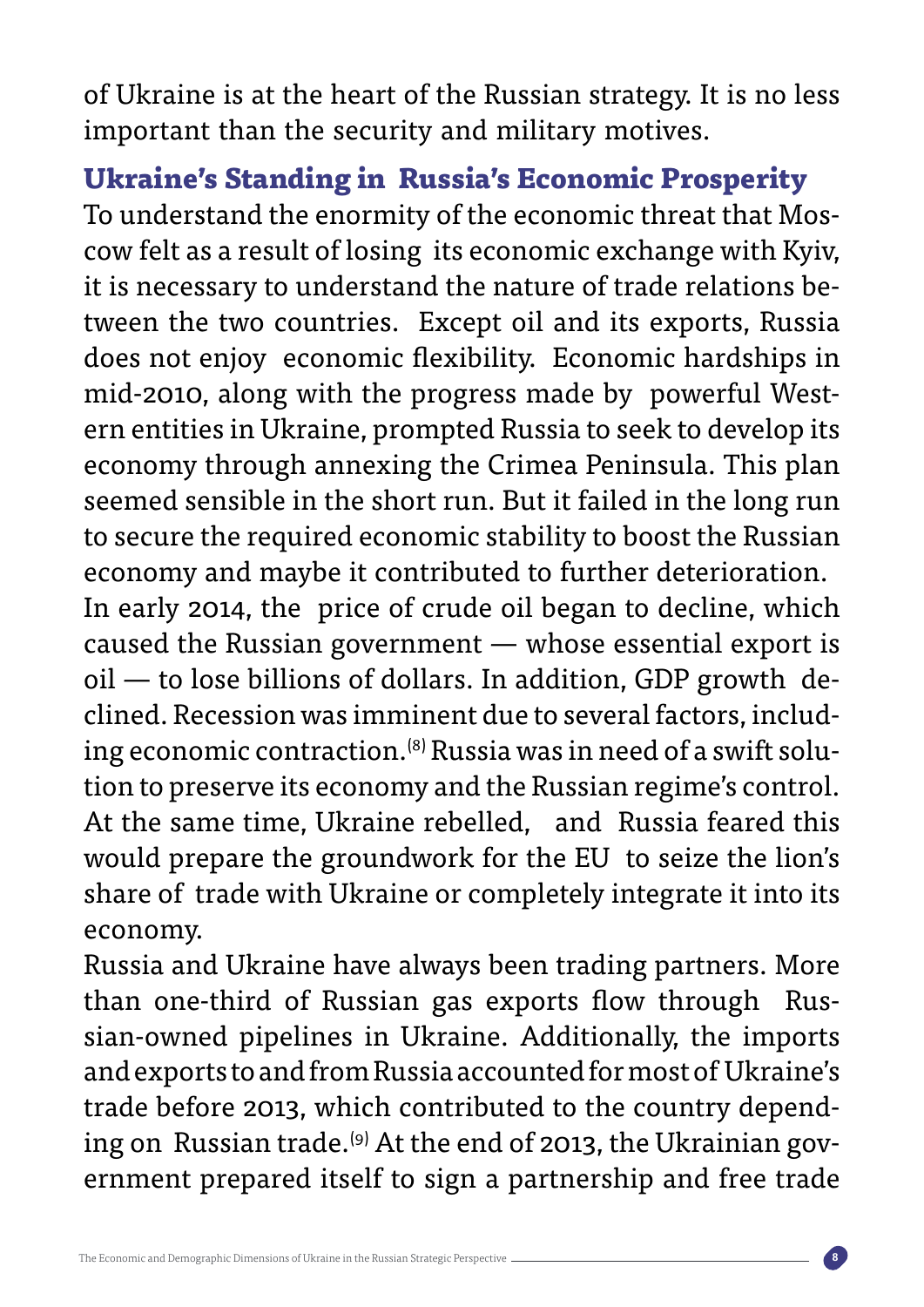agreement with the EU, which would have opened the door ing its dependence on Russia. If Ukraine joins the EU, it will for Ukraine's integration into European trade, hence reducnot be able to join the Eurasian Economic Union, a body led by Russia. This union is designed to counter the EU, display Russia's strength and enhance the integration process among its republics in the post-USSR era.<sup>(10)</sup> To maintain its economic control over Ukraine, Russia managed to dissuade Ukrainian officials from signing the agreement, which led in turn to the downfall of Viktor Yanukovych's government, an ally of Rus-<br>sia.

Thereafter, in 2014, when a pro-West government took over in Ukraine, it became important for Russia to work to protect its interests. A short while after Russia's annexation of the Crimean Peninsula, the Russian Federation Council agreed to withdraw from the Kharkiv Agreement signed in 2010. The agreement required Russia to offer concessions on the flow of gas via Ukraine in return for hiring a naval base on the Black Sea in Sevastopol. The agreement would be extended for 25 years as of 2017. (11)

Given the decline in oil prices at that time, Russia was not ready to squander nearly \$4 billion per year on the agreement. In addition, Russia's annexation of the Crimean Peninsula en-<br>abled it to access the rich natural resources in eastern Ukraine. The water surrounding the Crimea Peninsula alone, which bic meters of oil and gas reserves.<sup>(12)</sup> By annexing the Crimean Russia considers part of its territories, contains billions of cution of natural energy while curbing Ukraine's access to the Peninsula, Russia became capable of enhancing its producterritories over which it imposed control in the past. However, Ukraine cut off water supplies to the Crimea Peninsula, which led water levels to ebb. This forced the Russian authorities to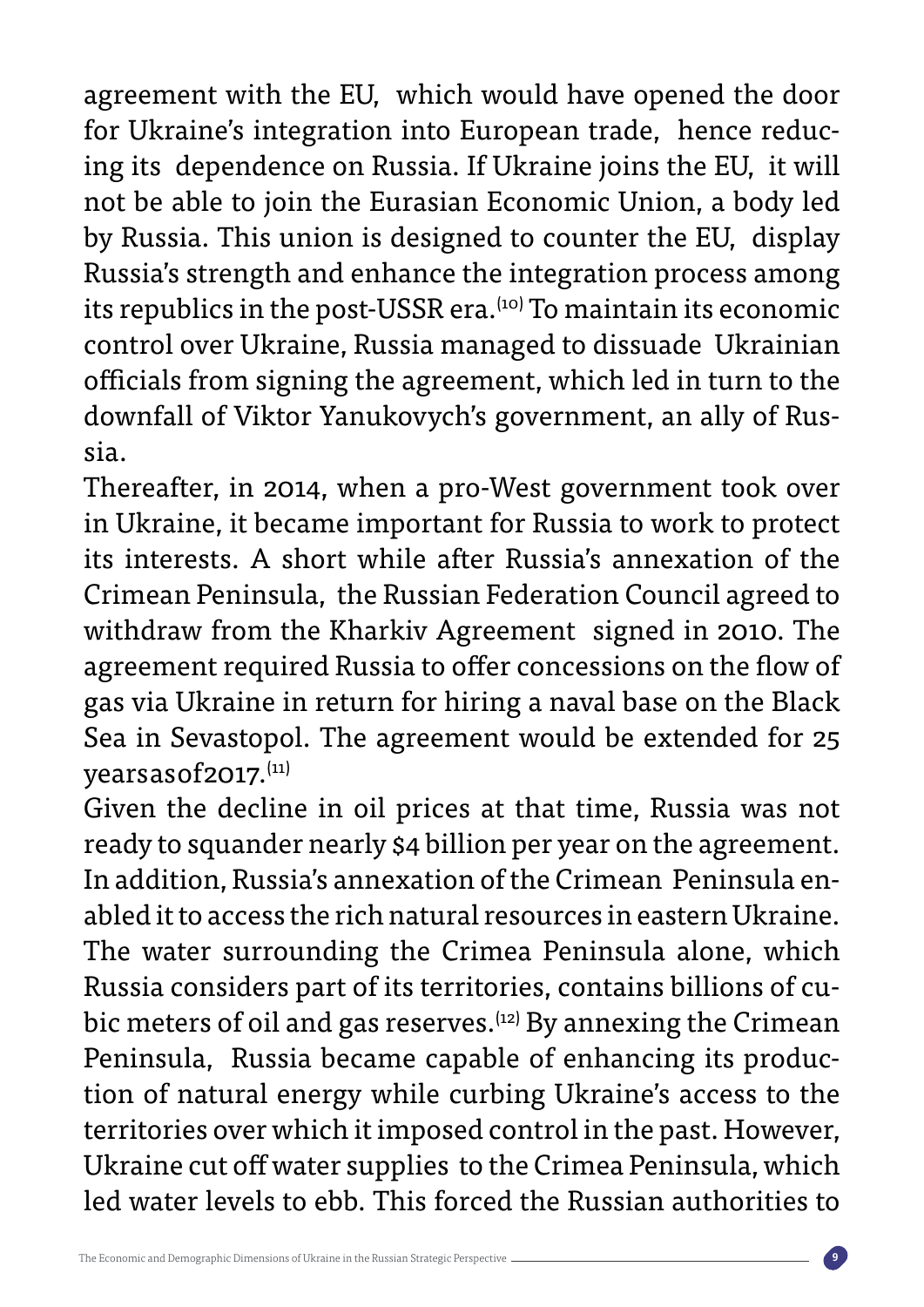spend additional money to provide its population with water. The Russian movements in the Crimean Peninsula came in riencing. Maybe such movements were sensible at that time. stinctive solution to the economic decline Russia was experesponse to Russia's economic contraction. This was an ining the economic collapse of Russia. This was exacerbated by But when the dispute evolved, it led to nothing but aggravatthe economic sanctions imposed by the West on it.

Russia's reaction to these sanctions was to step up its attempts circling the Kerch Strait which links the main port in Ukraine to strangle the Ukrainian economy. In 2018, Russia began enly curbed Ukraine's ability to export materials, leading to \$400 in Mariupol to the rest of the world. This blockade significantmillion in losses and impacted the country's overall economic growth.<sup>(13)</sup> Russia engaged in a zero-sum game. In case it failed to engage in profitable trade with Ukraine, no other country in the world should take its place.

In 2020, economic forecasts related to Russia appeared to ic growth significantly slowed down. In 2019, Russian GDP be bleak again. Over the past few years, Russian economgrew only 1.3 percent compared to 2.5 percent in 2018. <sup>(14)</sup> When oil prices went down earlier in 2020, the ability of Russia to meet its spending objectives seemed difficult to achieve. This came at a time when the Russians believed that their control ern Ukraine represented a burden on the Russian economy, over the Crimean Peninsula and the incessant dispute in easthastening its economic decline. <sup>(15)</sup> The Donbas region was cession. The dispute led industrial production to decline by bursting with economic life. But it is now hit by economic reports from the region declined to 10 percent of total Ukrainian 60 percent in Donetsk and 80 percent in Luhansk. By 2017, exexports compared to 25 percent three years earlier. As many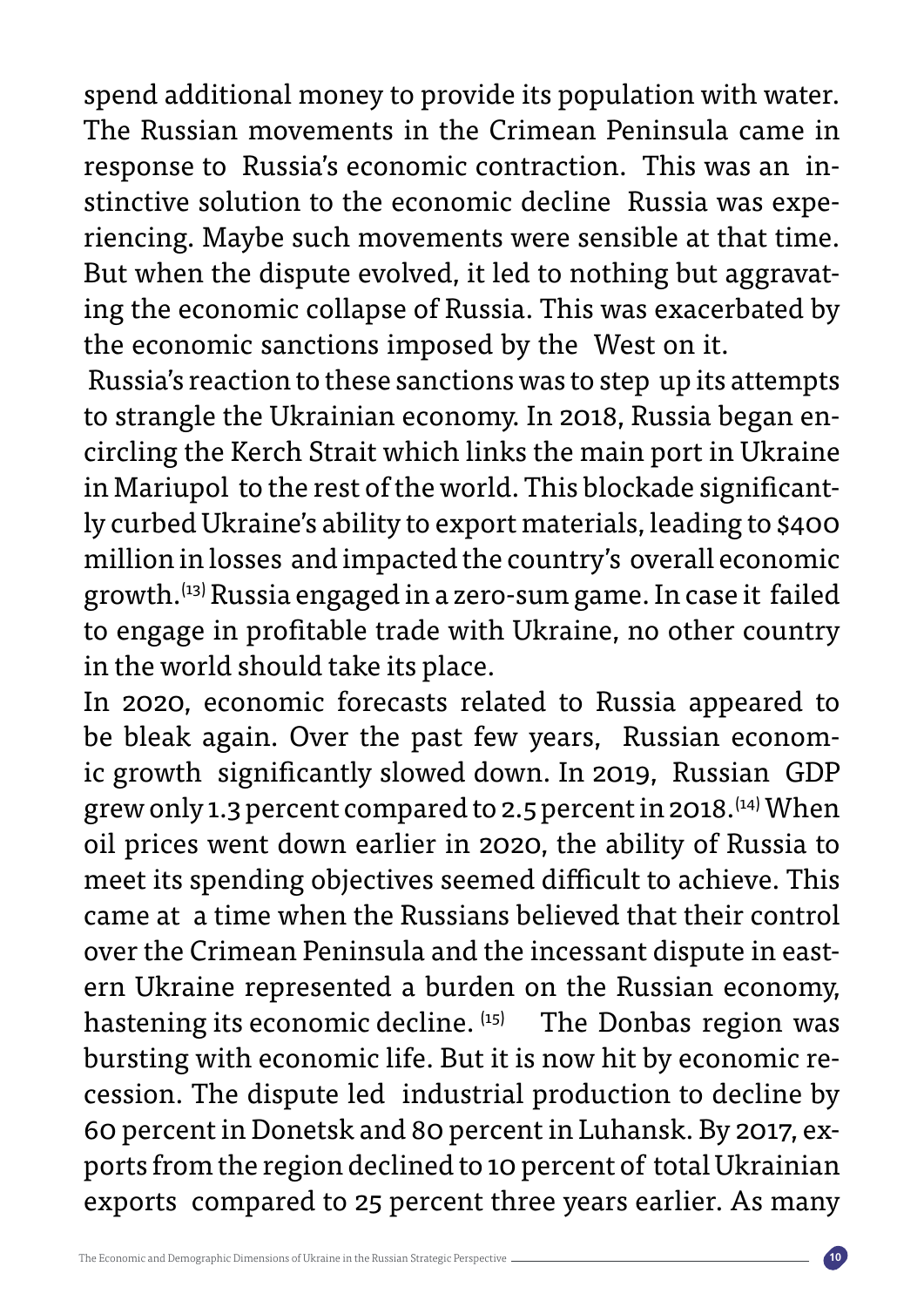as 25 facilities and factories and 41 coal mines were shut down in the parts controlled by the separatists in the two regions. Meanwhile, the production activity of some other facilities was scaled down. The unemployment rate in both regions is far higher than the national rate of unemployment. In 2021, unemployment surged to nearly 14.5 percent in Donetsk and ports in Donetsk and Luhansk were also shut down.<sup>(16)</sup> gion reached 1.4 million people. Two major international airment rate of 9.2 percent. The displaced from the Donbas re-15.2 percent in Luhansk, compared to a national unemploy-

Moscow directly pays the pensions and salaries of the public sector in the two separatist regions in eastern Ukraine. This has added more costs for the Russian government. After the conflict broke out in 2014, Ukraine suspended the payment for trolled by the separatists. Many heavy industries which the public sector workers registered as residents in the areas conrupted. The two separatist regions abandoned the Ukrainian Donbas region depends on for generating revenues were discurrency hryvnia, embracing instead as an official currency tional curricula, not those taught throughout Ukraine. In late the Russian rouble. Local schools now teach the Russian naports between Russia and parts of Donetsk and Luhansk. The ment to lift the restrictions imposed on the exports and im-2021, Russian President Vladimir Putin ordered his governdecision was classified by Moscow as compensation for the economic blockade separating the two regions from the rest  $off$ Jkraine. $(17)$ 

Given that Ukraine is diversifying its trading partners, it has come more open to Western influence. Putin feared that the become less submissive to Russian control. Hence, it has be-Russian economy's decline would impact his popularity, which he is keen to strengthen. Ukraine's release of recent data sug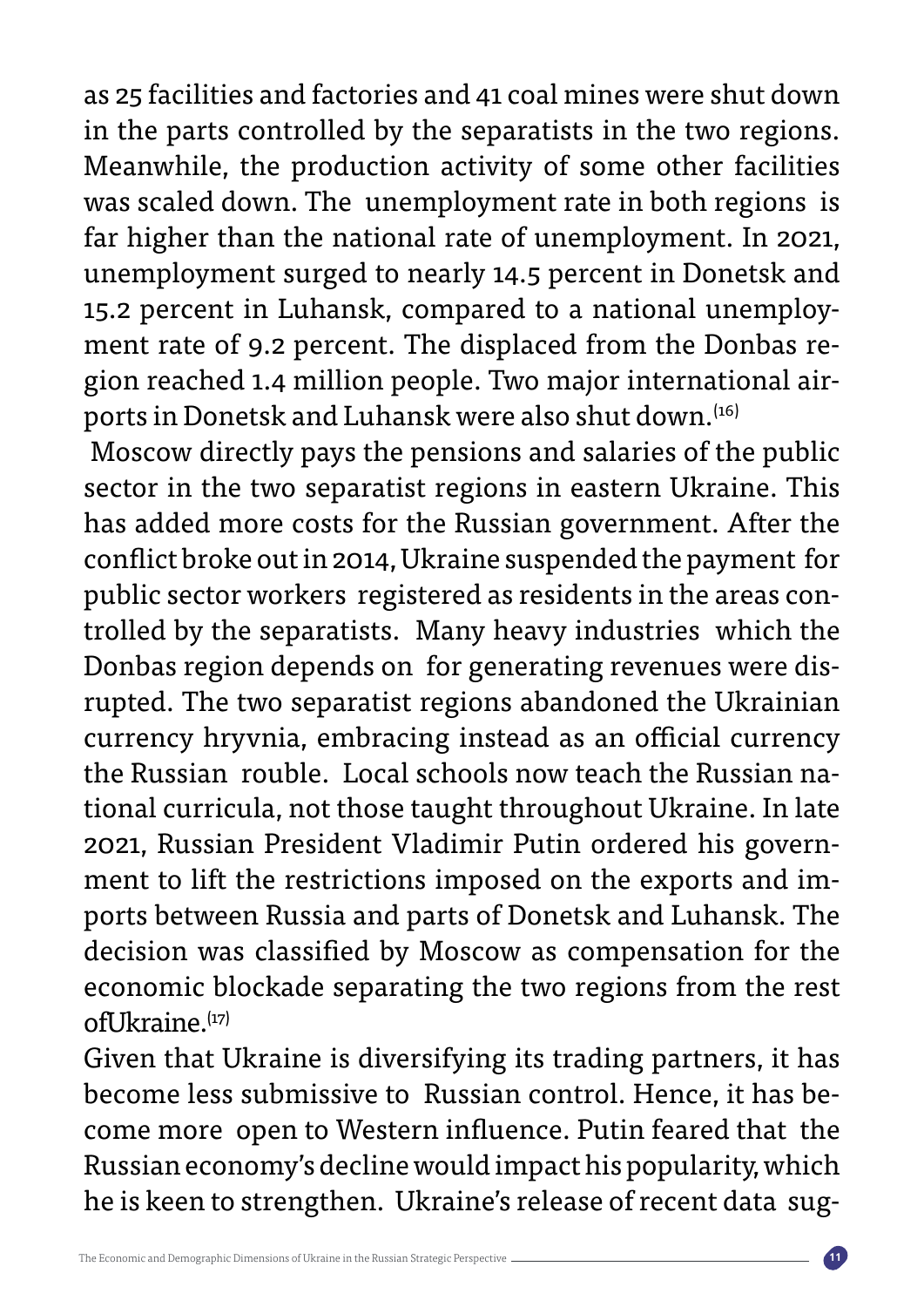gests that the country's dependence on Russian imports has significantly declined further irritating Putin. The country is now more in harmony with the EU through diversifying its trading partners and exports. This economic recovery in sage to Putin that the citizens of Crimea who are enduring Ukraine versus the economic recession in Russia sends a mesfy their economic partnerships with the  $EU$  — moving away recession under Russian control could also desire to diversifrom Russia. In the face of this Russian state of affairs which portunities through which Russia can enhance its economy seems bleak, the Kremlin should look for new economic opand Putin can restore public confidence in his persona.

By annexing the Donbas region in eastern Ukraine, Russia believes that it may have made major economic gains, which will contribute to its economic prosperity in the long term. Russia has long aspired to annex the Donbas region, given the massive economic and commercial potential it holds. This region is located in southeastern Ukraine, spreading over an area52,300 square kilometers. Until 2014, the Donbas region was described as the food and industry basket of Ukraine due to its natural resources, heavy industries, and vast swathes of cultivable lands  $-$  in addition to iron and coal mines used in the factories, energy generation and heating plants. The region's population is officially 4 million. Up to 56.8 percent of the population is Ukrainian while 38.2 percent of them are of Russian origin. But the prevailing language in the region is and always has been Russian. Therefore, the region, plus Crimea, was a main factor behind the ascent of pro-Moscow ularity of the pro-Russia Regions Party's figures, which ruled lowed them. The Donbas region was the main cradle of poppoliticians to power before the events of 2014 and what fol-Ukraine between 2010-2013. $^{(18)}$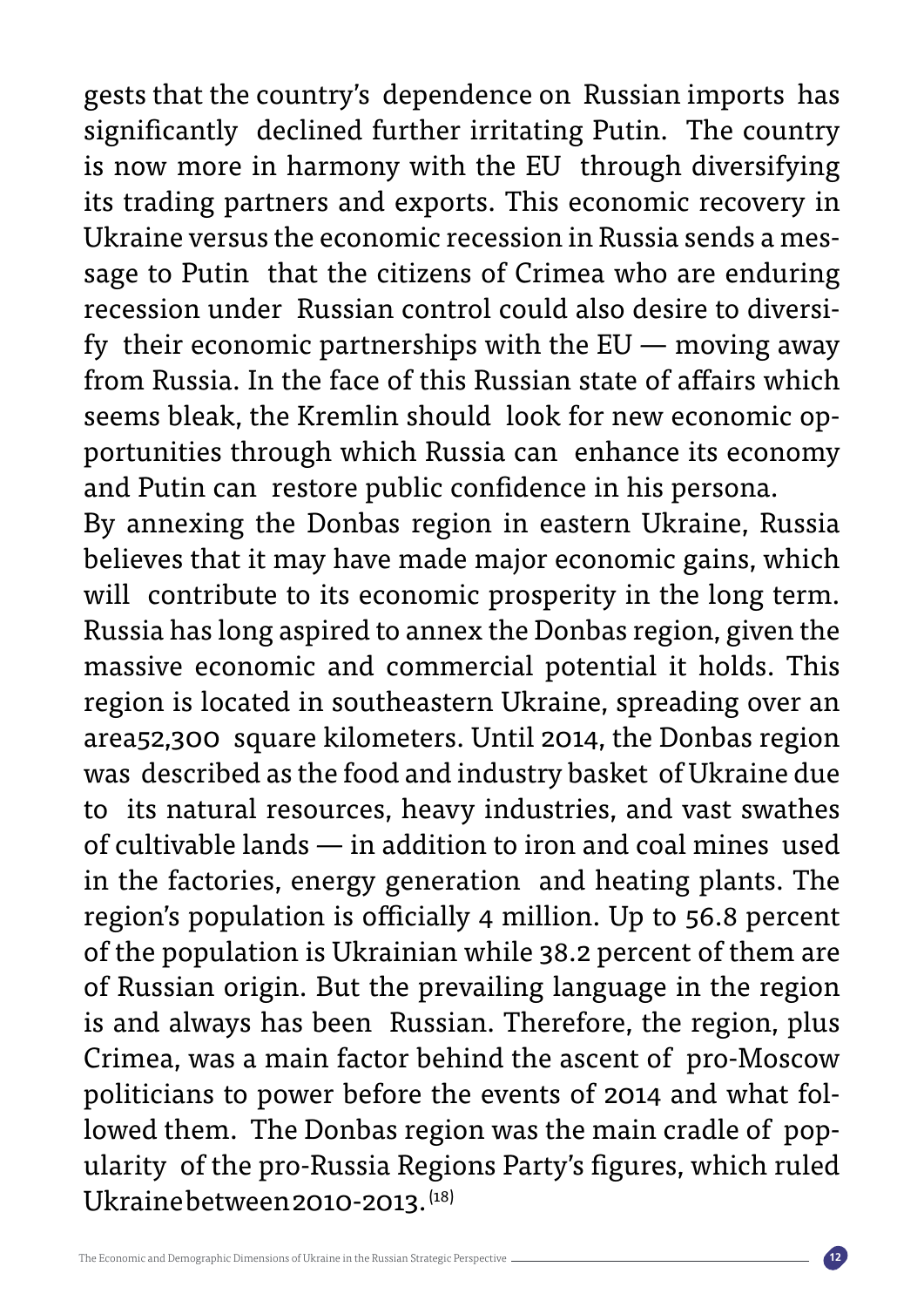Donbas consists of two syllables. Don, derived from Donetsk and bas from basin in Russian, meaning "the basin of Donetsk." It was named after the coal basin discovered in 1721, which was also named after the Donets River flowing across the region. The exploitation of the basin of Donetsk began earlier in the 19th century. By 1913, it was producing 87 percent of Russian  $\text{cal}^{(19)}$ 

The Donbas region includes Donetsk and Luhansk bordering sian-speaking Donbas basin in eastern Ukraine. Since 2014, pendence was recognized by Moscow, are located in the Rus-Russia. The two pro-Russia separatist regions, whose indethey have been out of Kyiv's control. Donetsk is the main city for mining and one of the main hubs for steel production in Ukraine. As for Luhansk, it is an industrial city. The Donbas basin bordering Russia on the northern shore of the Black Sea contains massive reserves of coal.

Russia is always focusing on the ports, considering them of sians succeed in controlling Mariupol and Odessa port, they huge geostrategic and economic benefit. Provided the Ruswill control more than 80 percent of the Ukrainian coast on the Black Sea. This will enable them to cut off Ukraine's maritime commercial activity, hence isolating it from the outside world. As for Odessa Commercial Sea Port overlooking the Black Sea, it is considered one of the biggest deep ports along the coast of the Black Sea and the world's busiest port with ships. Russia's control of this port seems tempting for its economy. At the same time, it will weaken the Ukrainian economy. Therefore, Odessa city was among the first and foremost targets of the Russian military campaign against Ukraine.

ered a home to several IT companies - primarily a company In addition to its significance as a port, Odessa is also considcalled Crayon IT. The company plays a major role in the global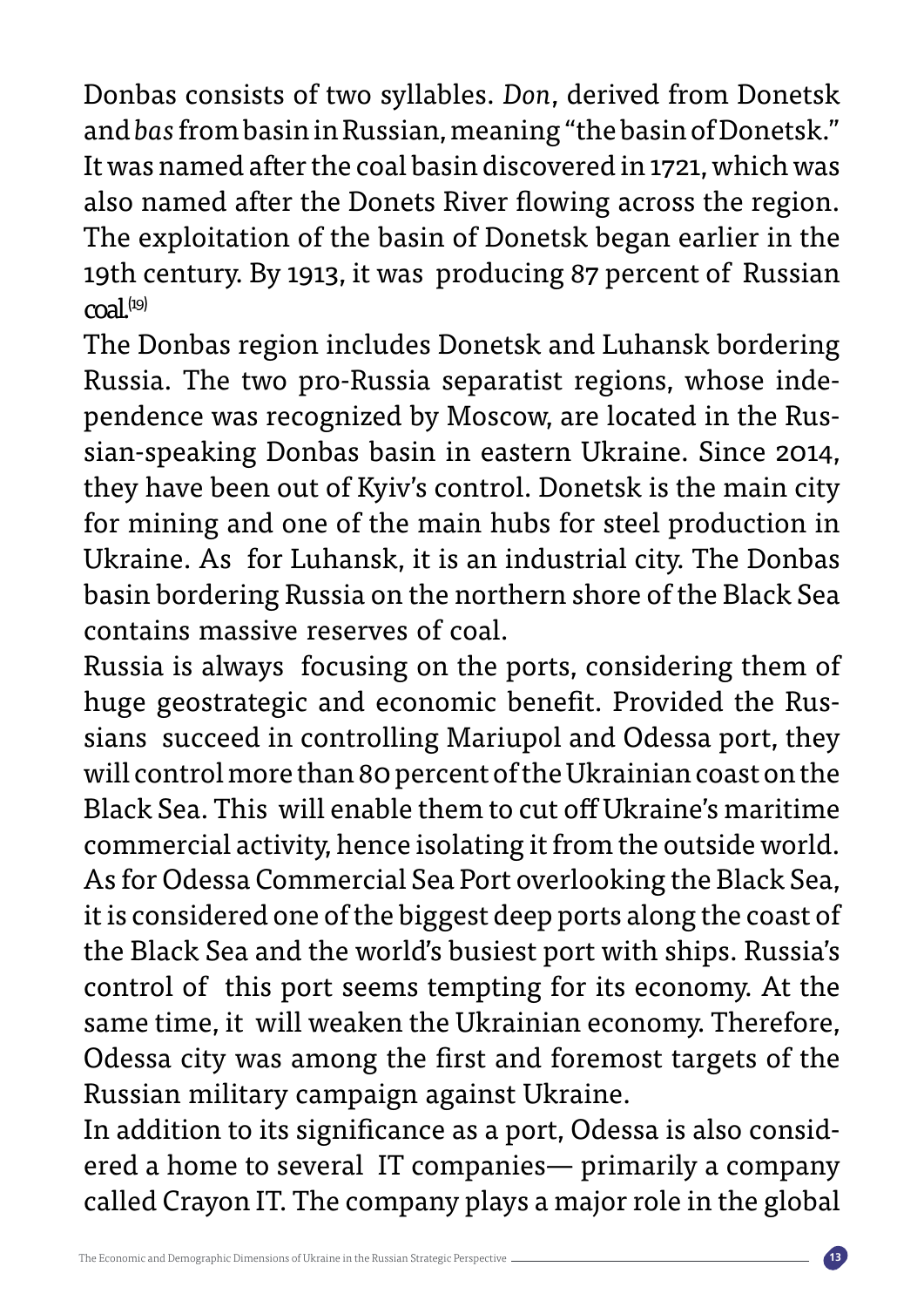pany manufactures neon gas along with other gases. But neon production of semiconductors and electronic chips. The comgas is of particular importance for the company's production since it is a material used in operating the laser that engraves ropean economies with neon gas  $-$  along with Japan, South electronic chips. The Ukrainian company provides several Eu-Korea, China, and Taiwan. It is among the essential resources ed States. Ukraine produces 90 percent of the semiconductors tomer to whom most of the production is exported is the Unitused in making electronic chips. But the company's chief cus $used in the United States<sup>(20)</sup>$ 

### **Ukraine's Demographic Factor and Its Significance for Russia**

known. But in-depth research reveals an essential reason: the Most of the factors behind Russia's interest in Ukraine are wellfear that Central Asia will one day swallow Russia, causing it es. In case Russia loses Ukraine, this would represent a loss of tion in Russia decreases, the population in Central Asia surgto suffer from a lack of demographic security. As the popula-Slavic territory.

Russia considers Ukraine to be part of the scope of its natu-<br>ral influence. For centuries, most of Ukraine had been part of the Russian empire. A considerable part of Ukrainians are Russian-speaking. The country was part of the USSR before gaining independence in 1991. There are huge numbers of Russians in Ukraine, nearly 8 million Russians are living in Ukraine, mostly in the south and east. In addition to Russian sentiment toward Kyiv, there is a demographic reality that try close to the Russian borders, speak the Russian language lace of Ukraine, mostly living in the eastern part of the counis quite significant for Russia: at least one-third of the popu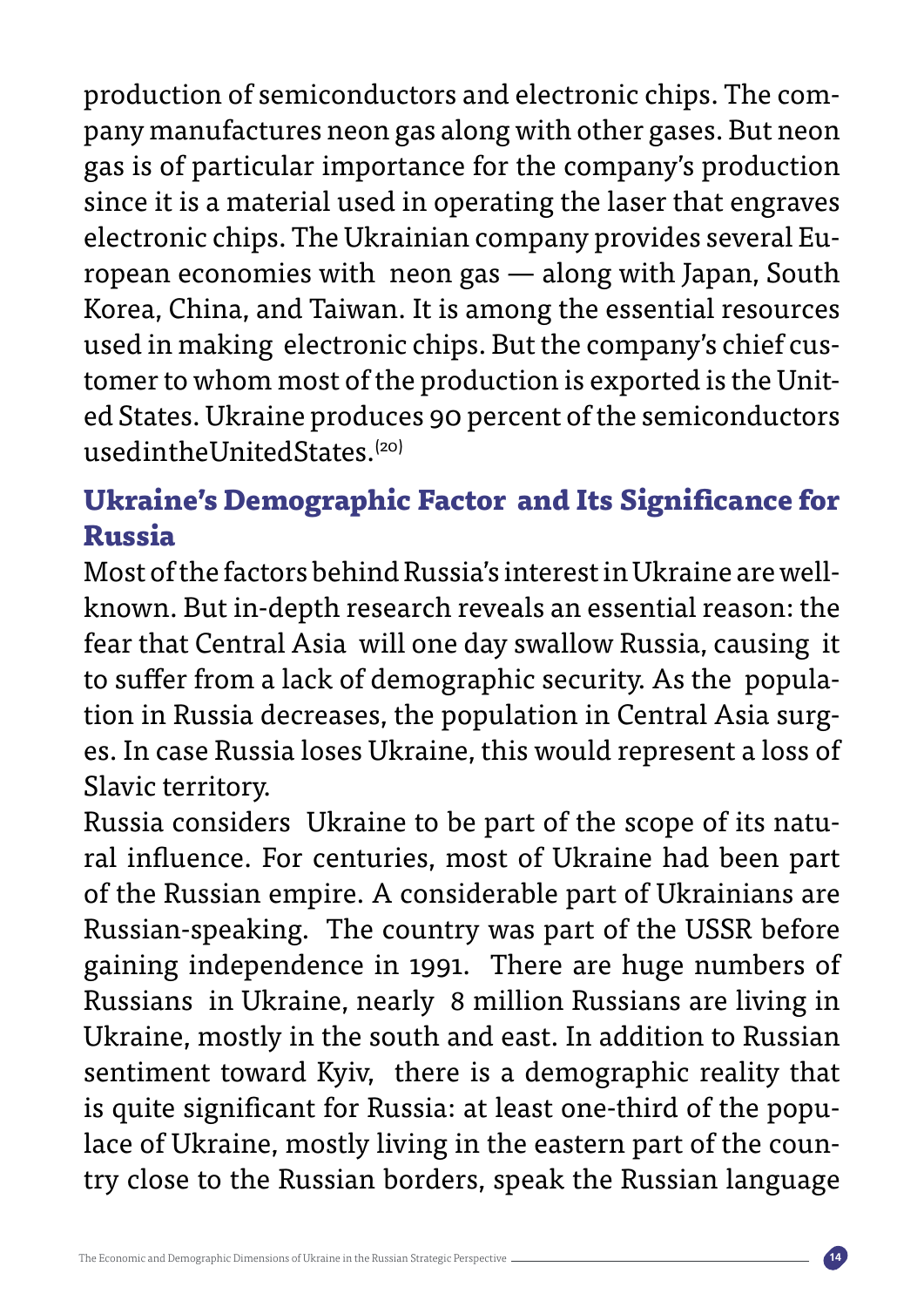and feel that they are part of the Russian nation. On the other hand, the Ukrainians living in the western and northern parts of the country extensively speak Russian.

tion is too broad. It even includes people who slightly speak a sian government to protect the Russian race  $-$  whose defini-The Kremlin has issued a law making it obligatory for the Ruslittle Russian. To justify its support for the regions demanding secession from Ukraine in the southeast of the country, Russia has used the pretext of protecting the interests of the Russian race. It went on to describe the entire region as Novo-Russia or the New Russia.

On the other side, Central Asia is caught in the crossfire. The region was an important part of the Russian empire and the Soviet Union, which allowed Russia to assert its dominance over a multinational and multiethnic space. The legitimacy of imperial Russia is essentially dependent on Moscow keeping tain superpower status and be part of "the great game" with the its dominance over Central Asia. This dominance helps it ob-Western powers. Although Russia ostensibly does not mind sian public opinion holds that the region is a sphere for Isla-<br>mist and terrorist outfits, and there has been a decline in the seeing Islamic and Christian coexistence in Central Asia, Rus-<br>sian public opinion holds that the region is a sphere for Islahistorical and cultural bonds between the region and Russia. As soon as Ukraine slips from Russia's hands, this means the Slavic influence will significantly diminish  $-$  compared to casus. Only Russia and Belarus will remain as the two Slavic the Muslim-majority populations of Central Asia and the Caunations versus five Islamic countries in Central Asia. Here, it is clearly obvious that Russia is facing a challenge

of divergent demographic directions. On the one hand, there are the Central Asian countries, where the Islamic identity is prevalent. On the other, there is Slavic Ukraine which wants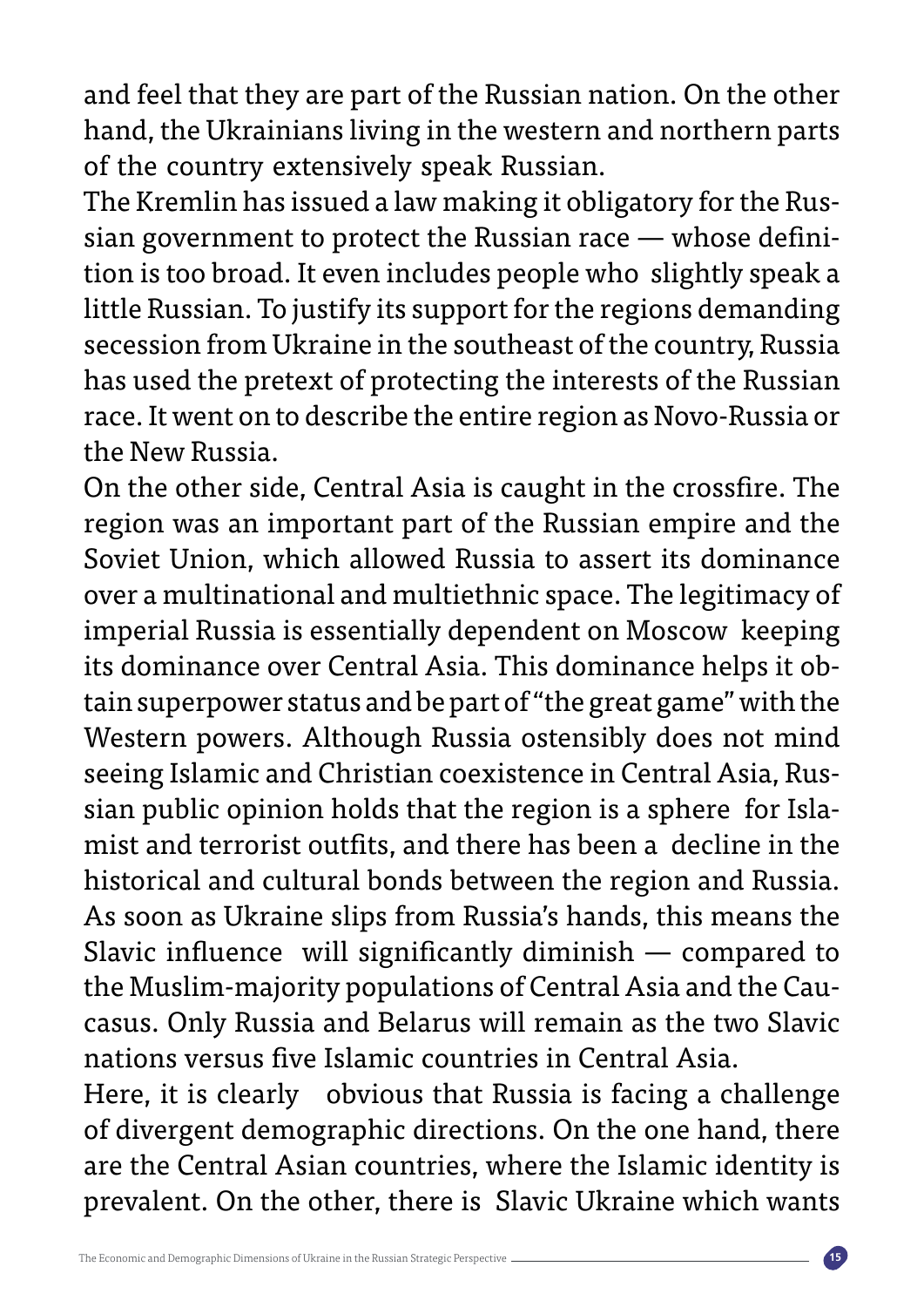to switch to the West. The countries of Central Asia (Tajikistan, Uzbekistan, Kazakhstan, Turkmenistan, and Kyrgyzstan) are inhabited, according to tallies published in 2011, by more than 64 million people. The average percentage of Muslims among them is about 78 percent. Most of them are in Tajikistan, where balance in population growth between the Islamic and Slavic zakhstan where Muslims make up about 47 percent.<sup>(21)</sup> The imthe proportion of Muslims is 90 percent, and the least is in Karepublics will pose a challenge to the legitimacy and authority of the Russian rulers. That is because the population growth in Central Asia is far higher than that of Russia. Additionally, the number of Muslims in Russia itself is increasing for two reasons. The first is the high birth rate among Muslims, and the second is the arrival of Muslims from Central Asia to live in Russia. Today, nearly 25 million Russian Muslims live there. Russia's population peaked at 148 million in 1992 and has been ed an unprecedented loss of 1 million people in 2021. Thus, the declining since then. The natural balance (births/deaths) postnatural population of Russia declined by more than 12 million people between 1992 and 2010. The Russian population stands at 146 million people today. It is expected that the country's population will reach about 140 million people in 2035 and lion by 2050, and the population of Tajikistan by nearly 3 mil-<br>lion.<sup>(22)</sup> ulation in Uzbekistan is expected to surge by more than 6 mil-<br>lion by 2050, and the population of Tajikistan by nearly 3 milulation in Uzbekistan is expected to surge by more than 6 mil-130 million people in 2050. By contrast, the working-age pop-

ing workforce, Putin has adopted a two-pronged approach. In the face of this difficult demographic situation and a declin-First, he has relied on naturalization. Between 1991 and 2016, 8.6 million people were granted Russian citizenship, 92 per-<br>cent of whom were from the former Soviet Union republics, including Kazakhstan and Ukraine. Second, Putin opened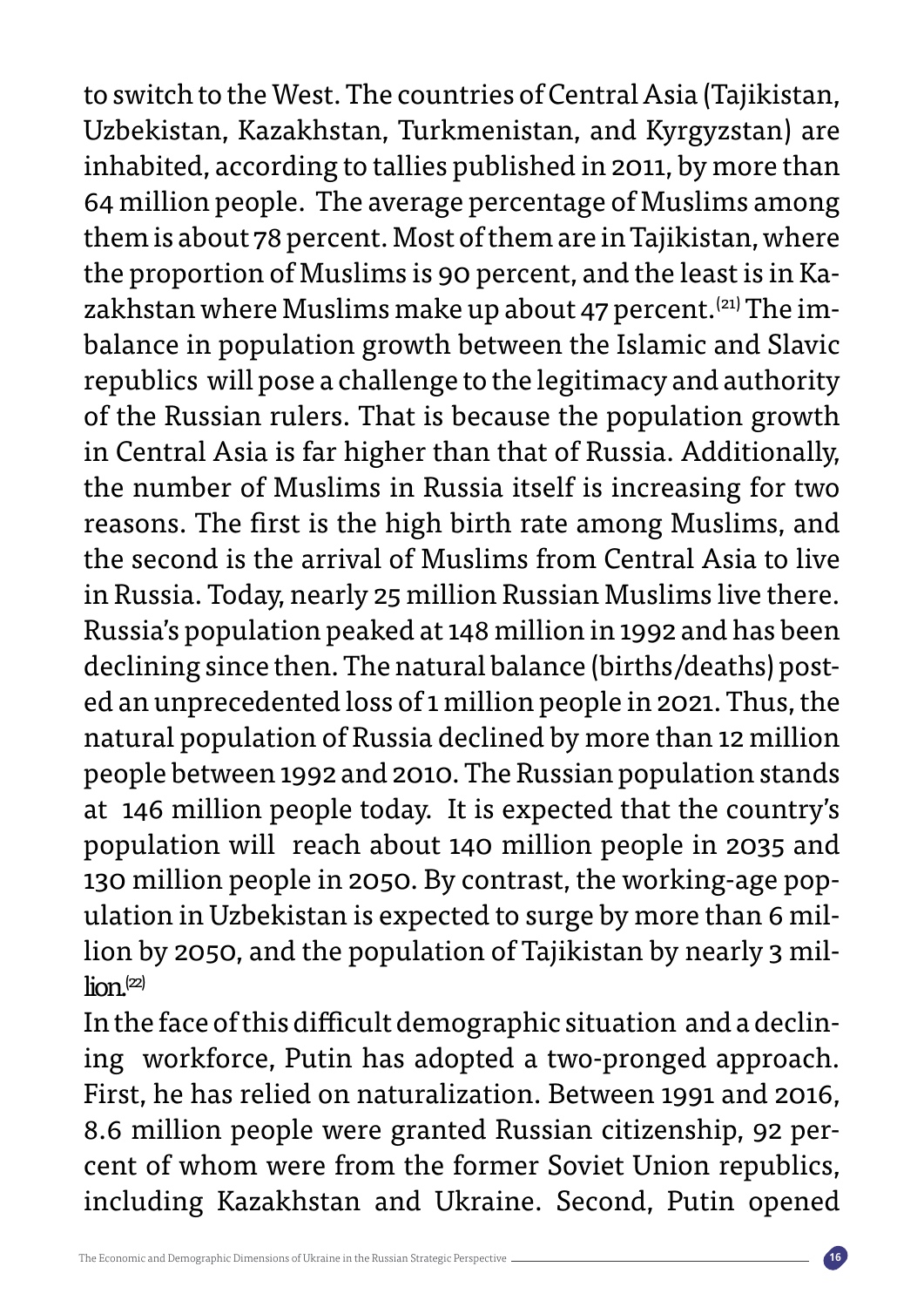Russia's borders to a large number of immigrants, especially from Central Asia. Indeed, Russia's population of immigrants increased to reach nearly 11.6 million in 2017, half of them from Central Asia. The largest number came from Uzbekistan and Tajikistan. The Kremlin spokesman Dmitry Peskov said, struction alone between 1.5 and 2 million workers, it is still bitious plans. With the shortage of migrant workers in con-"We urgently need these immigrants to implement our amvery difficult to find workers despite doubling their salaries. Agriculture is also at risk of having to stop some work due to a shortage of 38,000 migrant workers who usually do seasonal jobs." He demanded that Moscow open its borders to them.<sup>(23)</sup> As the door for immigration from Central Asia opens, it is no longer heading to Russia only. It is also heading quickly to the EU at a rapid pace not seen 20 years ago. The experience of previous economic crises has shown that the decrease in the number of foreign workers does not lead to an equal increase sis, unemployed Russian citizens prefer to wait until difficult ers are often not wanted among Russians. Even in times of criin local appointments in Russia. Workplaces filled by foreigntimes pass, depending on social payments or savings. They do not accept lowering their social standing by agreeing to clean streets or becoming handymen.

ly among the youth, and the low demand for immigration to In the face of the decline in the Russian population, especialsetia, Transnistria, Crimea, Donbas, and Nagorno-Karabakh). dents of the occupied or disputed regions (Abkhazia, South Osproach, the Russian government granted passports to the resi-Russia, the Kremlin has tried new approaches. In the first ap-At present, nearly 90 percent of the residents of Abkhazia and South Ossetia hold Russian passports. Since 2018, at least 650,000 citizens of Donbas have obtained Russian passports.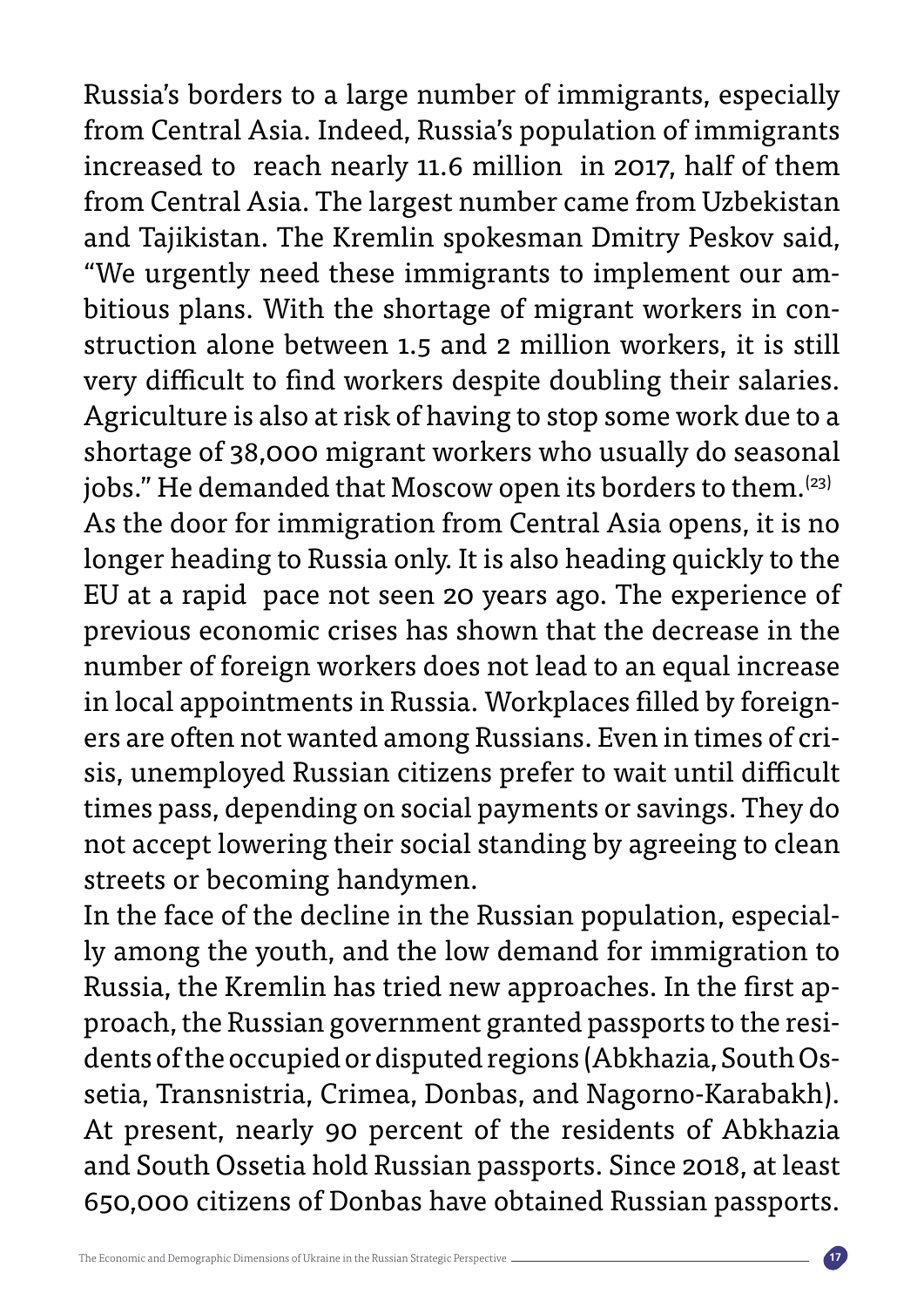tion of Russian-speaking people. After the 2014 reform, the The second approach depends on facilitating the naturaliza-2019 Russian action plan aimed to grant about 5 million to 10 ing people in the Old Russian Federation. In 2020, Russia million people citizenship by 2025, targeting Russian-speakwelcomed a record number of new citizens - nearly 660,000 - including 410,000 from Ukraine, and 145,000 from Central  $Asia^{(24)}$ 

ditional 2.5 million people to become Russian citizens. At the Finally, the annexation of Crimea made it possible for an ading its citizenship to the residents of Donetsk and Luhansk. same time, Russia was quickening the pace of publicly allocat-In July 2021, Dmitry Kozak, the Deputy Kremlin Chief of Staff, announced that nearly 1 million Ukrainians obtained Russian ic context confirms the real geopolitical disaster for Russia in citizenship between 2016 and 2020 alone. This demographcase it loses Ukraine as a reservoir for the Slavic population. It explains why the Russians feared the latter's independence and turning to the West, as if it will cut off an actual part of the Russianbody.<sup>(25)</sup>

Thus. Putin's aim behind the annexation of Ukraine is that it will help Russia solve its demographic problems. It will allow the Russia-controlled Ukraine to export Slavic laborers - who sia, particularly as they bring with them the necessary skills grants. As Eastern Slavs, it is easy to integrate them into Rusbers, especially given the fact that Ukrainians are ideal immiwill turn eastwards instead of westwards  $-$  in far higher numfor the Russian labor market.

This in no way means that the demographic factor is at the heart of the Russian strategy toward Ukraine. But paying no heed to this dimension — on the other side — will amount to turning a blind eye to a historical, cultural, social and political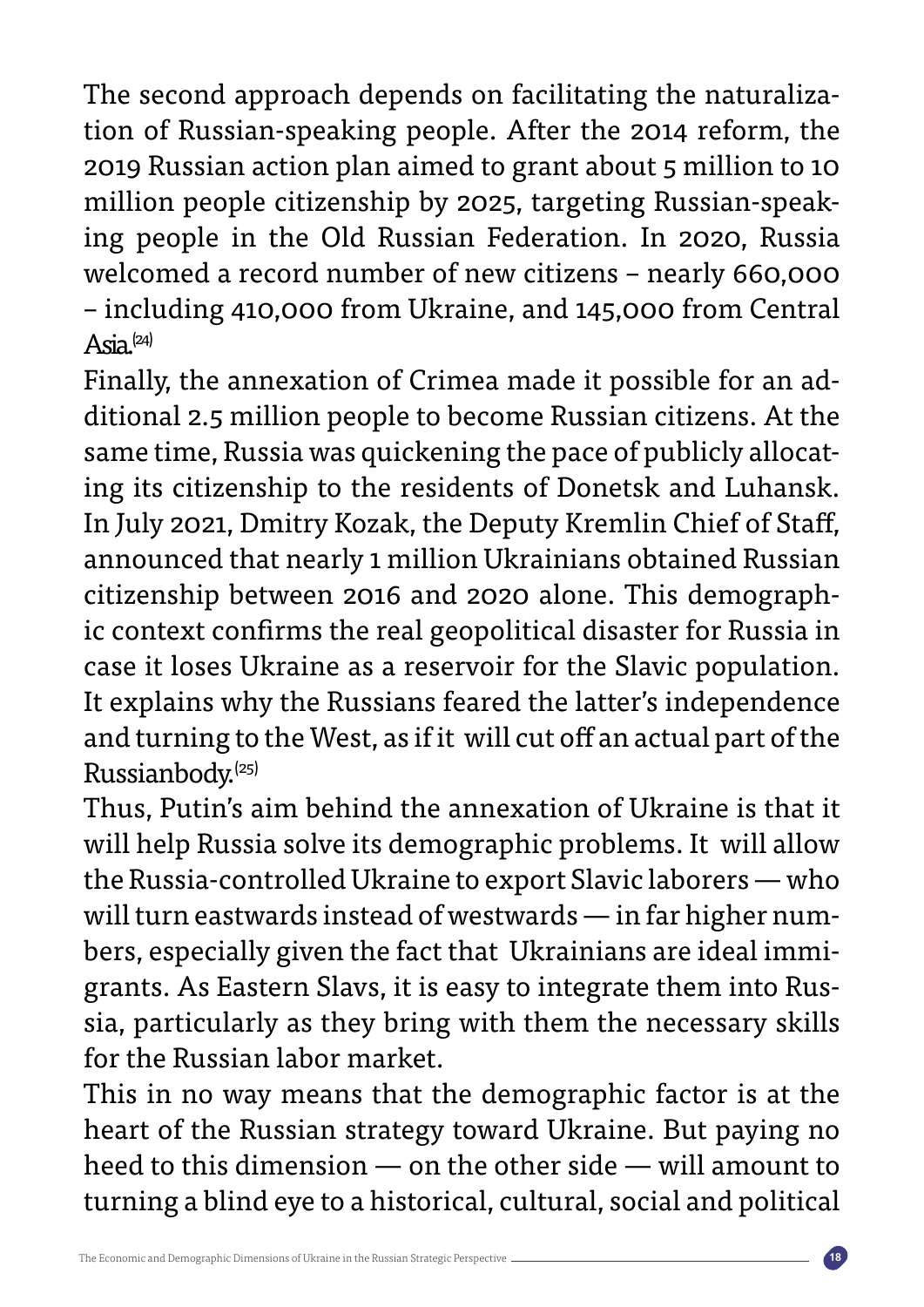element of the Russian national identity and the geopolitical vision of the Kremlin and the Russian economy.

### **Conclusion**

It can be said that Ukraine possesses abundant natural and human resources and an educated workforce at competitive ic competition between Russia and the West. This also means prices. This makes the country a region for cutthroat economthat Ukraine will achieve more economic diversity for Russia and will contribute to its economic prosperity in case Moscow venting it from turning to the EU. Despite the gains made by succeeds in controlling the policies of its government and prethe Ukrainian economy, it is possible that such gains will be at risk in case Russian military operations continue. During the first days of war, the Ukrainian Central Bank estimated that GDP decreased by half. The Ukrainian government estimates that Russia has already destroyed \$500 billion in economic assets. The severe damage to airports, seaports, and bridges crippled the country's infrastructure and the ability to trade with other countries.

To a big extent, Ukraine turned into a war economy with the ian leather to make military boots; a construction company's Russian invasion. For example, a women's shoemaker uses Italtrucks have been converted into anti-aircraft launchers; and a ons and concrete shelters. Many IT workers have joined the group of steelworks and mining plants make anti-tank weapsia. Yet many factories and companies still operate in Ukraine, attacks, or for the purpose of launching an attack against Rus-Ukrainian hacker army to protect infrastructure from cybersuch as those in the IT sector. They continue to operate from areas far from the direct firing line.

The Russian attack on Ukraine took the stock markets by sur-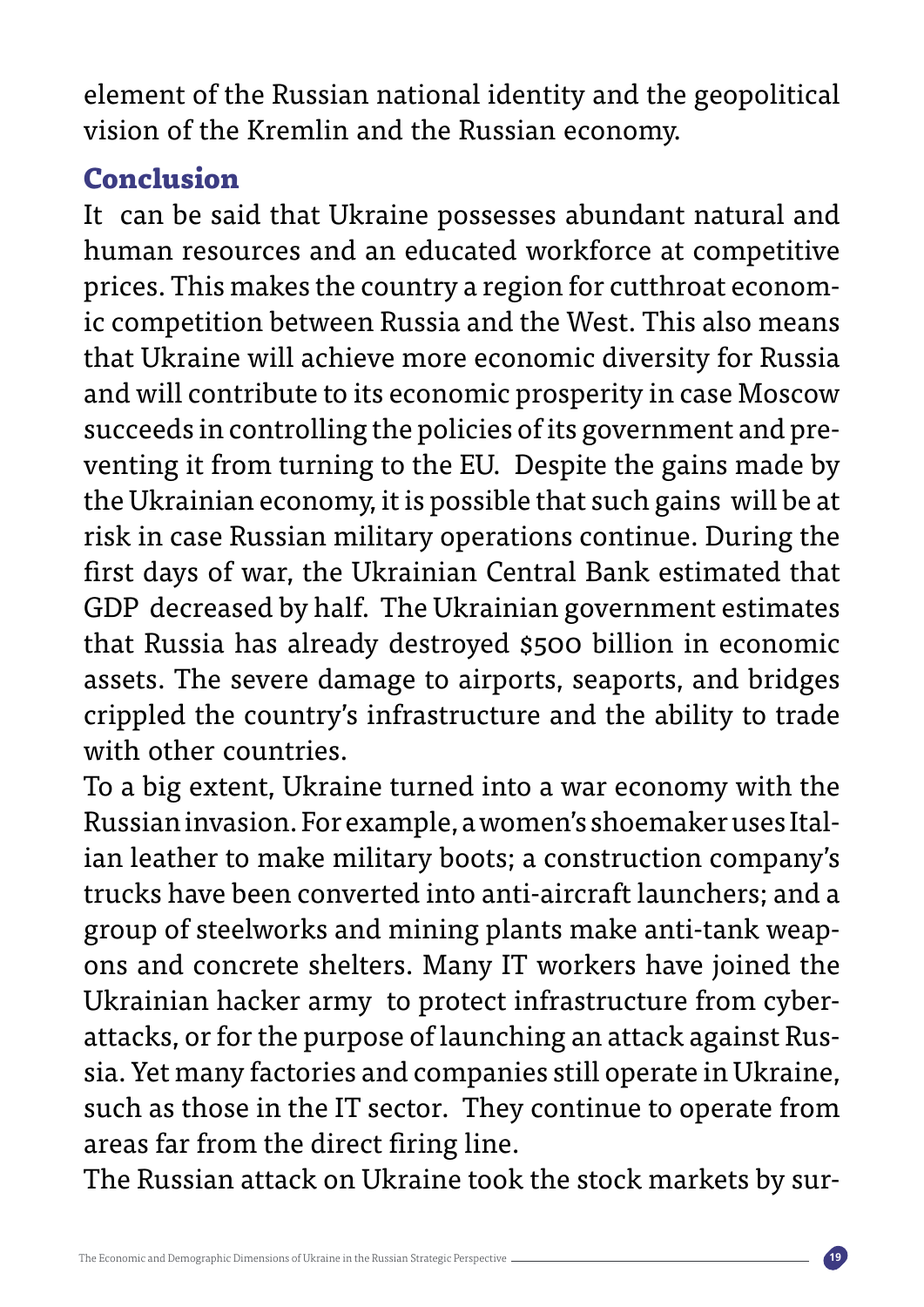ergy, transportation, and logistical services, as well as on the prise. Its consequences are already taking a severe toll on enprice of shares, and assets. It is also possible that the dispute will have a strong impact on global supply chains, energy, and food markets, as well as on the manufacturing and the medi-<br>cal sector.

sis continues to escalate, uncertainty and fluctuations in the This leads to the forecast that as the Russian-Ukrainian criitary solution therein. Either Putin wins the war and snatches ture of Ukraine and its direction will be determined by the milglobal market will be the hallmark of the next phase. The funomic lever that contributes to enhancing the comprehensive Ukraine — or at least the eastern part of it — as a new ecoforce of Russia, or he loses the war and Ukraine continues its partnership with and integration into the EU.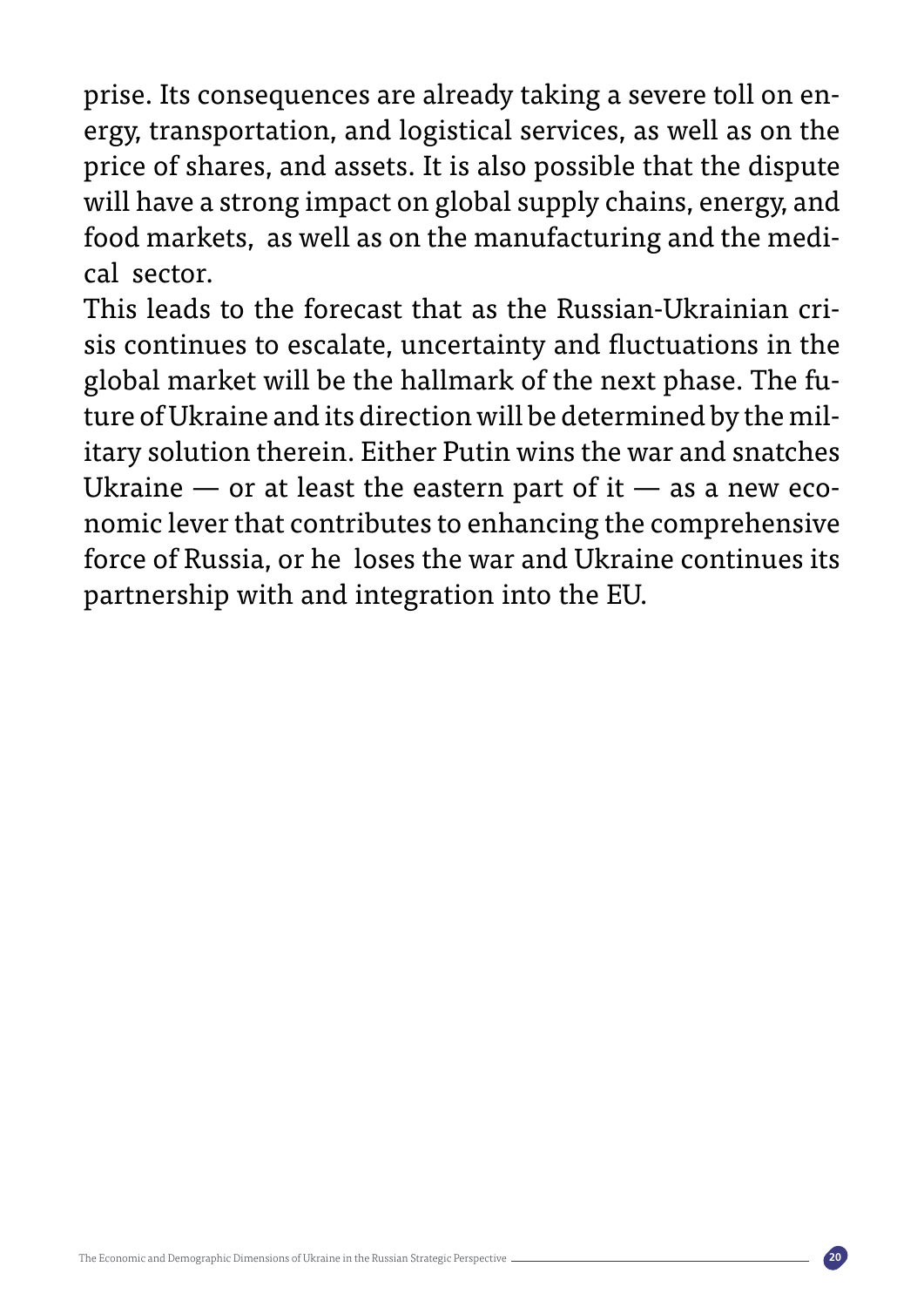### **Endnotes**

(1) Yuriy Gorodnichenko, "Ukraine's Economy Went from Soviet Chaos to Oligarch Domination to Vital Global Trader of Wheat and Neon and Now Russian Devastation," The Conversation, March 21, 2022, accessed March 23, 2022,  $https://bit.ly/gquMmrF.$ 

 $(2)$  Ibid.

 $(3)$  "Ukraine steals the spotlight globally: Hidden Facts that Make It an Economic Heavyweight," Nabd, February 27, 2022, accessed March 22, 2022 AD, https:// bit.ly/3uf6NtX. [Arabic].

*jadid, F*ebruary 23, 2022, accessed March 22, 2022, <u>https://bit.ly/3JyXMCb</u>. [Ar-<br>abic]. (4) "Ukraine's Economy: Massive Potential and Weak Capabilities," *Alaraby Al-*<br>jadid, February 23, 2022, accessed March 22, 2022, <u>https://bit.ly/3JyXMCb</u>. [Ar-(4) "Ukraine's Economy: Massive Potential and Weak Capabilities." Alaraby Al-

(5) "The War in Ukraine: Motives, Context and Possible Results," *Kurdish Center* for Studies, March 4, 2022, accessed March 22, 2022, https://bit.ly/3DoQ3KR. [Arabic].

(6) Gorodnichenko, Ukraine's Economy Went from Soviet Chaos to Oligarch Domination to Vital Global Trader of Wheat and Neon and Now Russian Dev-<br>astation."

(7) "Ukraine's Economy: Massive Potential and Weak Capabilities,"

(8) " Russia GDP Growth Rate, 1995-2019 Data, 2020-2022 Forecast, Historical Chart," Trading Economics, accessed March 22, 2022, https://bit.ly/3IrtCzu.

(9) Steven Pifer, "Heading for (Another) Ukraine-Russia Gas Fight?" Brookings, August 30, 2019 accessed March 22, 2022, https://brook.gs/3u7vBnm.

(10) Karena Avedissian, "Fact Sheet: What Is the Eurasian Economic Union?" November 3, 2019, accessed oMarch 22, 2022, https://bit.ly/3ilTHFN.

(11) "Kiev Undermines Opportunities for Improvements in Donbass.. Russian Negotiator," TASS, April 23, 2020, accessed March 21, 2022, <u>https://bit.ly/3wud-</u><br>MC5.

(12) Ariel Cohen, "As Russia Closes In On Crimea's Energy Resources, What Is Next For Ukraine?" Forbes, February 28, 2019, accessed April 23, 2020, https:// bit.ly/3JAohre.

(13) "Russian Import Ban Fuels Food Price Rises," BBC, August 19, 2014, accessed March 21, 2022, https://bbc.in/3udPTMi.

14) "Russia GDP Growth Almost Halves in 2019," The Moscow Times, February. 3 2020, accessed March 21, 2022, https://bit.ly/34YUXeT.

(15) Anders Aslund, "Russia Loses Leverage as Ukrainian Exports Go Global," Atlantic Council, Febuary 20, 2020, accessed March 21, 2022, https://bit.ly/  $3Jy5Lzy.$ 

(16) Christian Mamo, "Frozen Conflict Brings Economic Stagnation to Ukraine's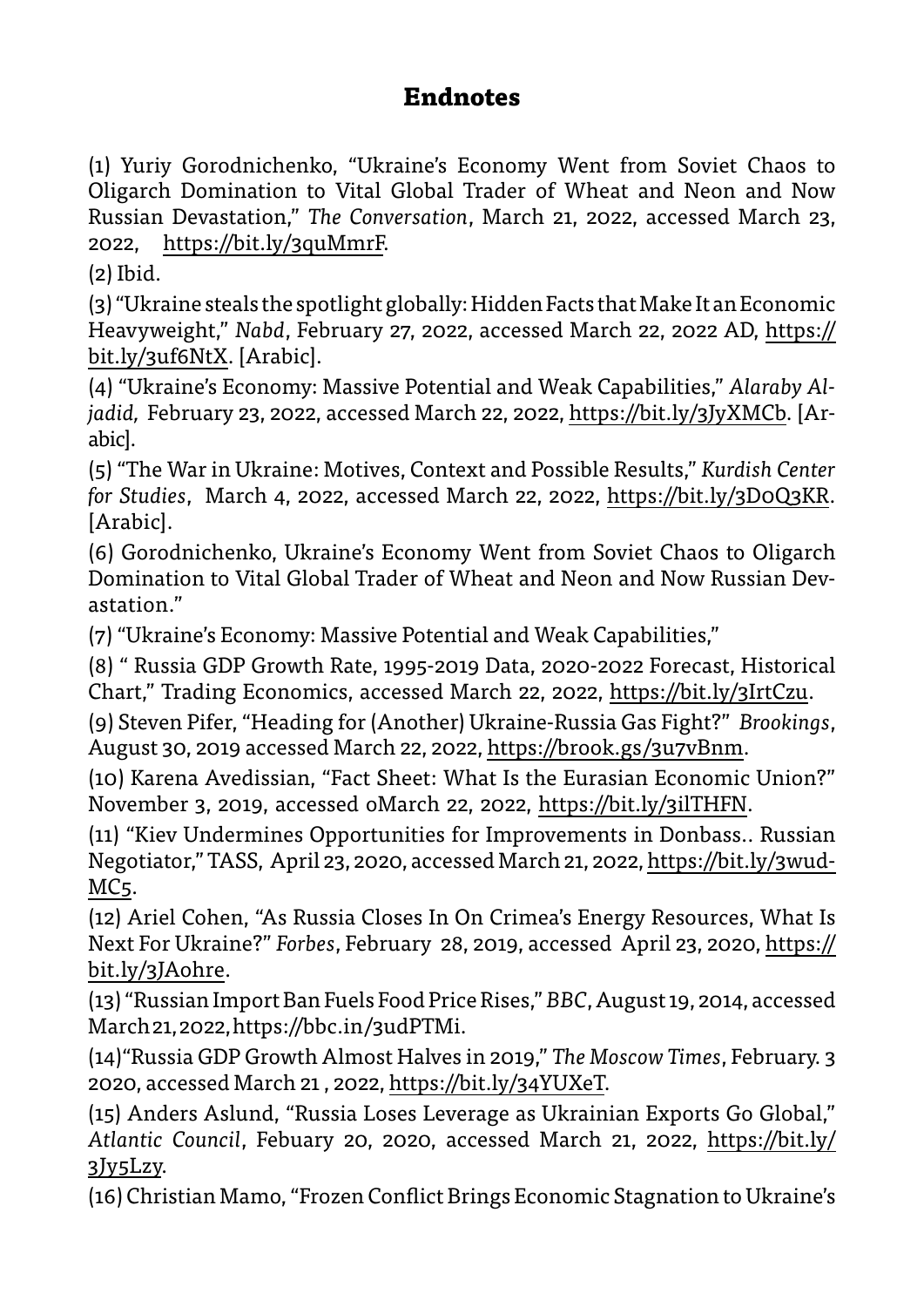Donbas Region," Emerging Europe, March 24, 2022, accessed March 24, 2022, https://bit.ly/3IAzuXq.

(17) "What is the Donbas Region, the Source of Tension on the Borders of Russia and Ukraine?" Asharq News, December 2, 2021, accessed March 24, 2022, https:// bit.ly/3Nx87ku.[Arabic].

(18) Safwan Jolaq, "Why Does Russia Seek to Seize the Donetsk and Luhansk regions in the Donbas region of eastern Ukraine?" Al Jazeera, January 28, 2022, accessed March 24, 2022, https://bit.ly/3IFgkPY. [Arabic].

(19) "What is the Donbas Region, the Source of Tension on the Borders of Russia and Ukraine?"

(20) Gorodnichenko, Ukraine's Economy Went from Soviet Chaos to Oligarch Domination."

(21) Khaled Abduladhim, "Muslims in Central Asia: What do you know about them?" Sass Post, June 16, [2](https://bit.ly/3isMjZ2)016, accessed March 22, 2022, https://bit.ly/3isMjZ2.

(22) Bruno Tertrais, "Why Ukraine Matters to Russia: The Demographic Factor," February 14, 2022, accessed March 22, 2022, https://bit.ly/36vxWB1.

(23) "The Retreat of Migrant Workers From Central Asia Deals a Blow to Russia." Independent Arabia, May 14, 2021 accessed March 22, 2022, <u>https://bit.ly/3Nc-</u><br><u>9uoI</u>.

(24) Tertrais. "Why Ukraine Matters to Russia."

(25) Safwan Jolaq, "Why Does Russia Seek to Seize the Donetsk and Luhansk Regions in the Donbas Region of Eastern Ukraine?"